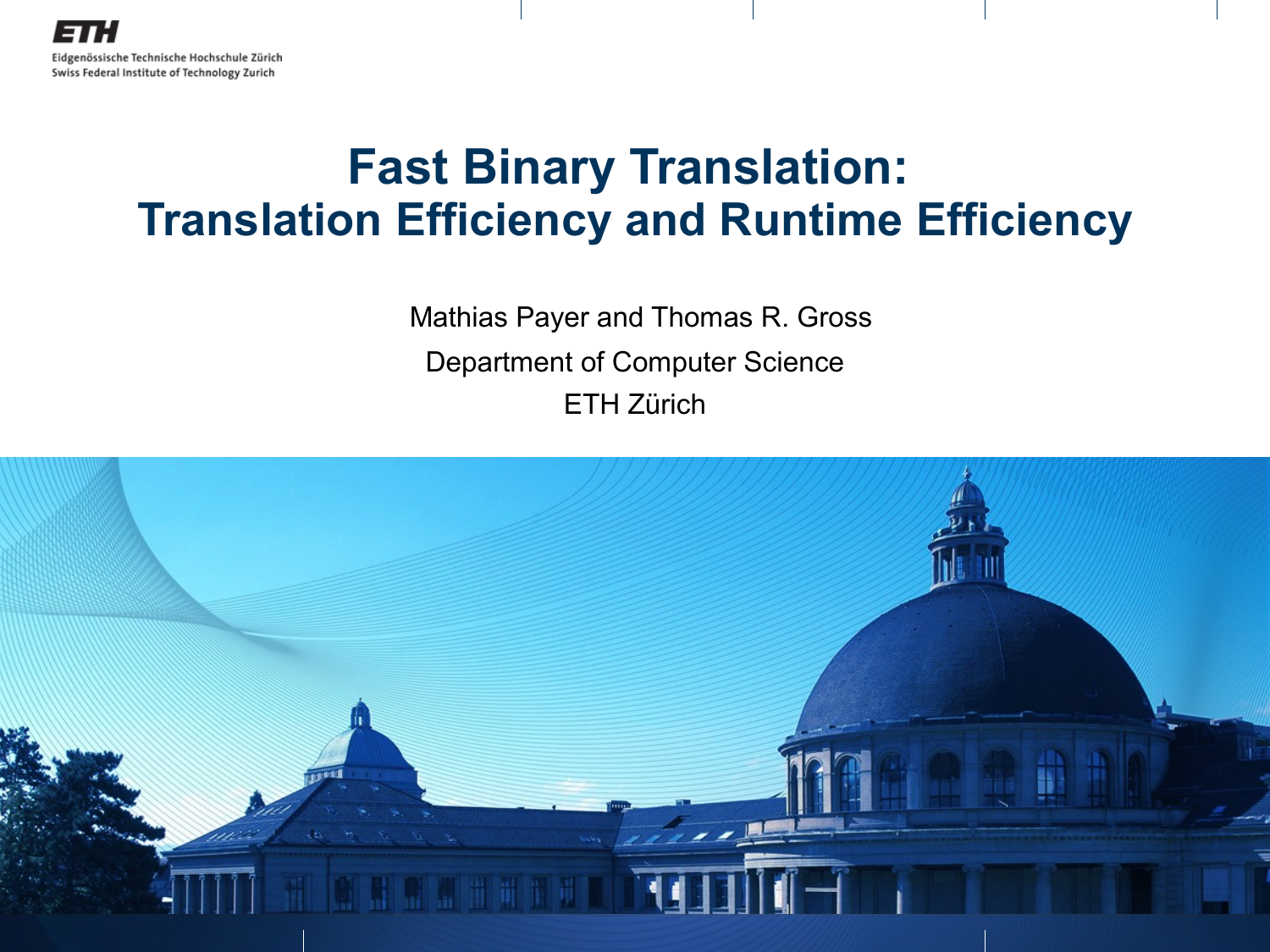## **Motivation**

- Goal: User-Space BT for Software Virtualization
	- fastBT as a system to analyze cost of BT
	- We are interested in
		- **Filexibility of code generation**
		- **Efficiency of translation**
		- **Efficiency of generated runtime image**
		- **Limits of dynamic software BT**
- Problem:
	- Flexibility of dynamic software BT comes at a cost
	- Especially indirect control transfers incur high overhead
- What is the lowest possible overhead (w/o HW support)?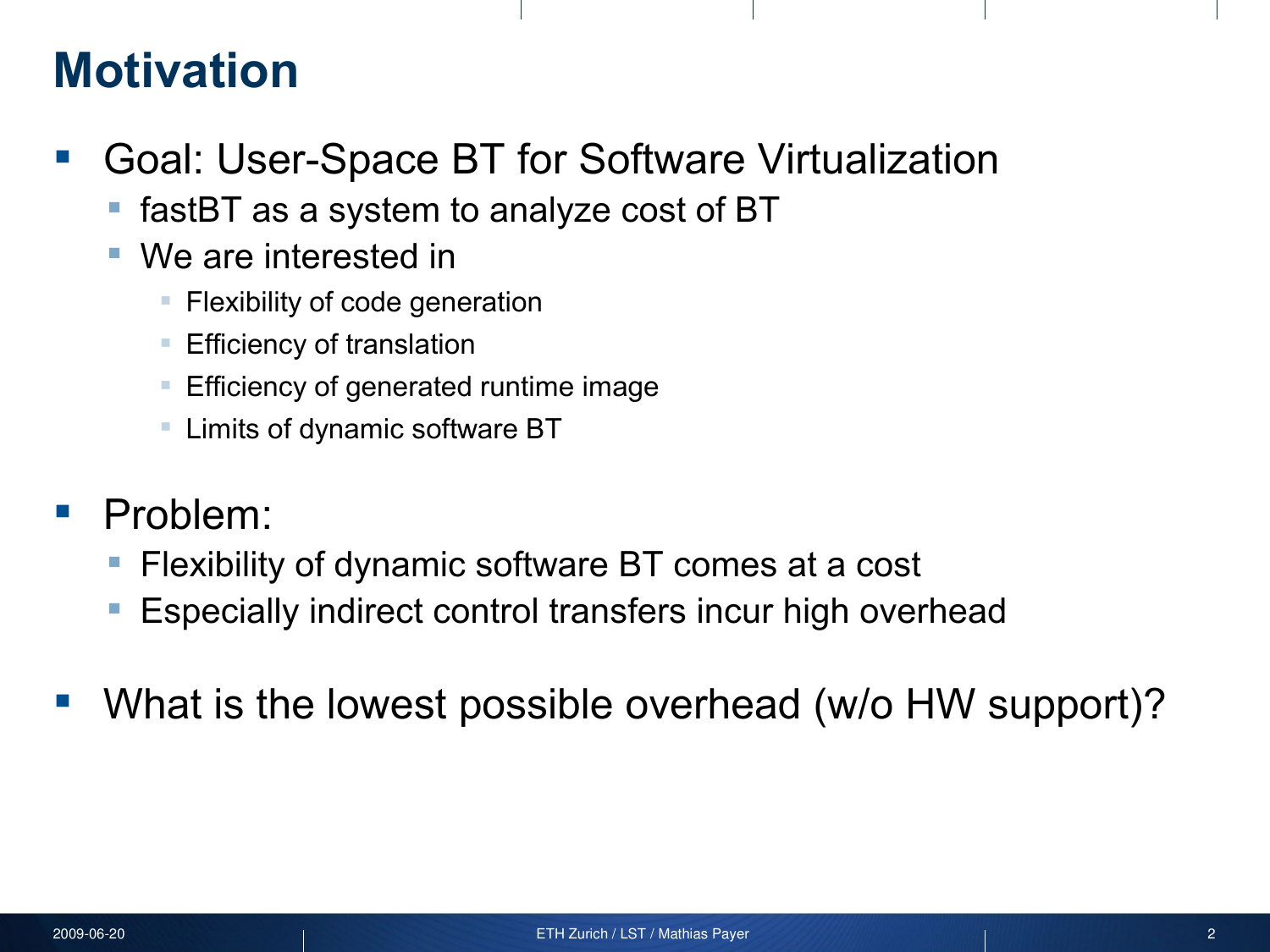# **Outline**

- **Introduction**
- **Design and Implementation** 
	- Translator
	- **Table generation**
- **•** Optimization
	- **How to reduce overhead**
	- Benchmarks
- Related Work
- **Conclusion**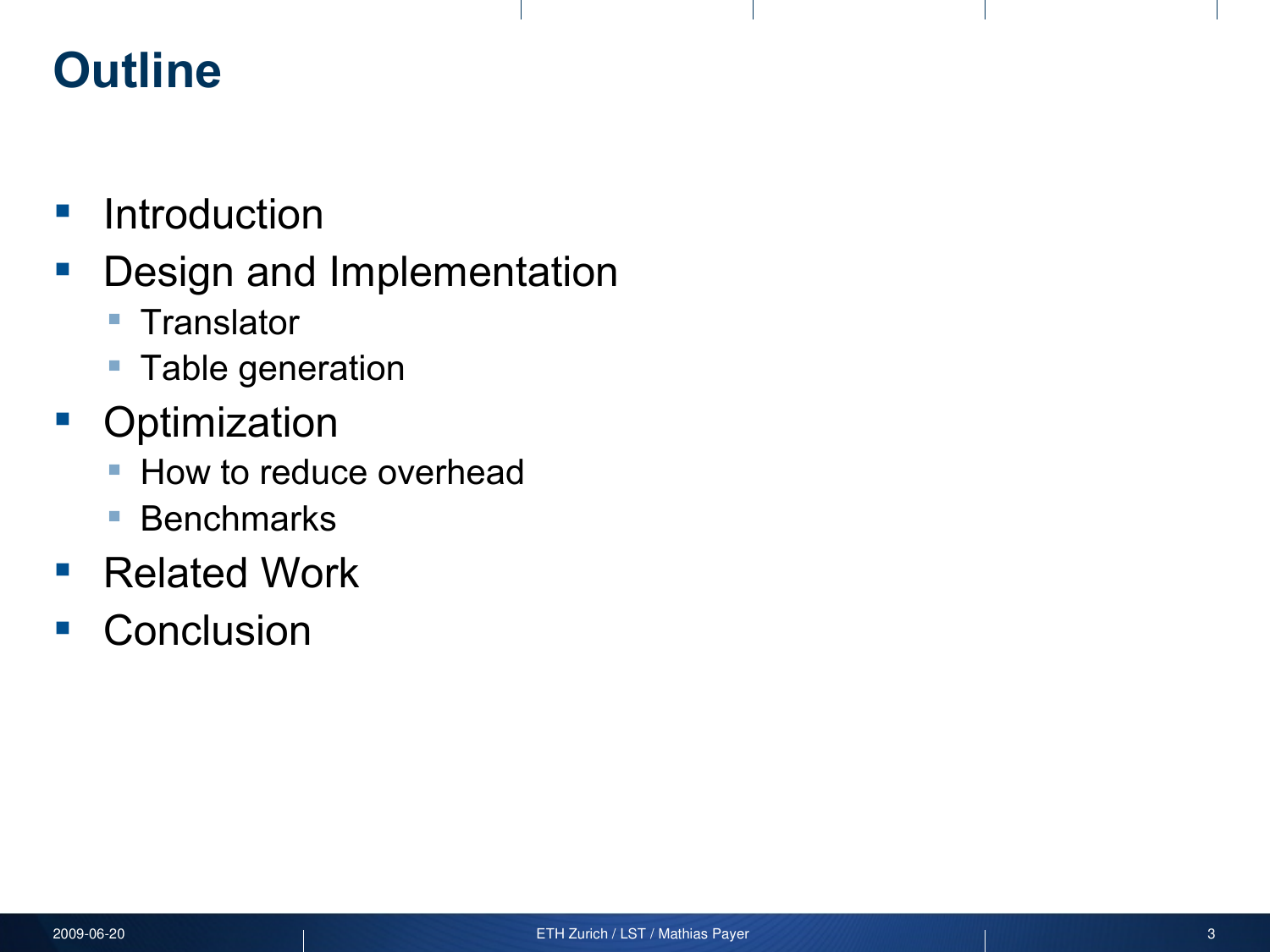#### **Introduction**

- Design of a fast and flexible dynamic binary translator
	- Table driven translation approach
	- Master (indirect) control transfers
		- **Indirect jumps, indirect calls, and function returns**
	- Use a code cache and inlining
	- High level interface to generate translation tables at compile time
		- Manual table construction is hard & cumbersome
		- Use automation and high level description!

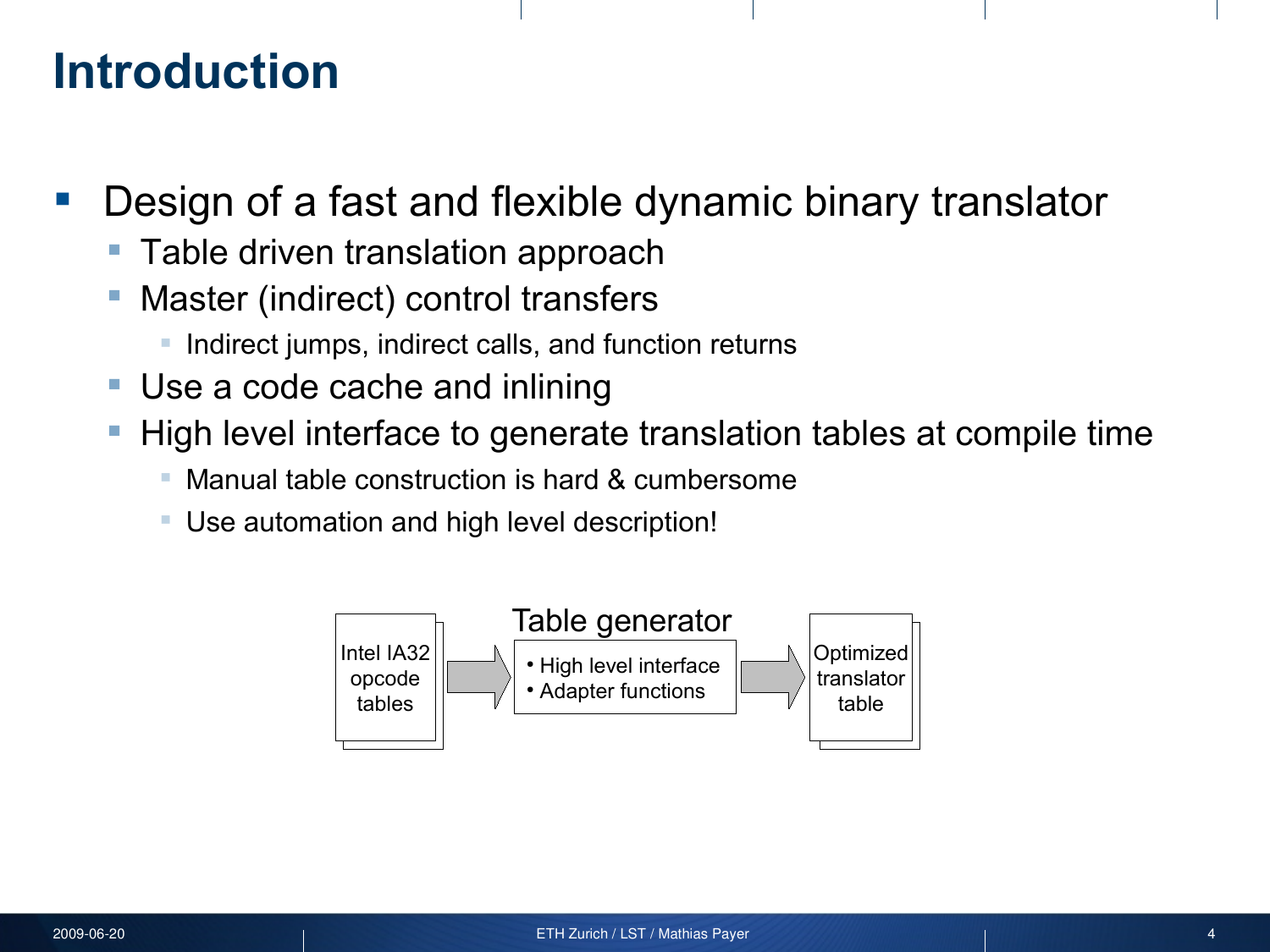## **Table Generation**

- Use enriched opcode tables
	- Information about opcodes, possible encodings, and properties
	- Specify default translation actions
- Use table generator to offer high-level interface
	- Transforming opcode tables into runtime translation tables
	- Add analysis functions to control the table generation
		- **Memory access?**
		- What are src, dst, aux parameters?
		- FPU usage?
		- What kind of opcode?
		- Immediate value as pointer?

...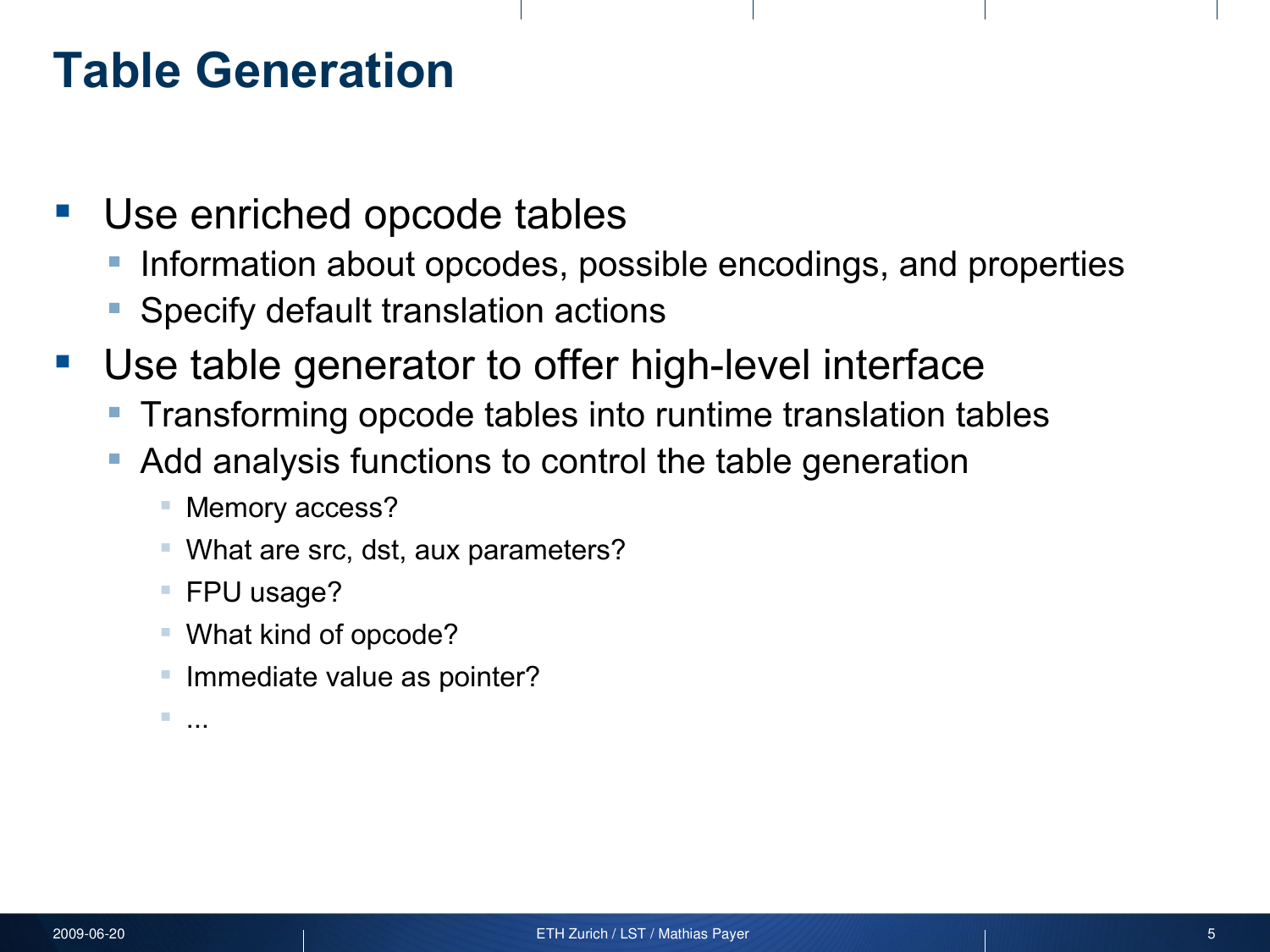# **Design and Implementation**

**BT** in a nutshell:

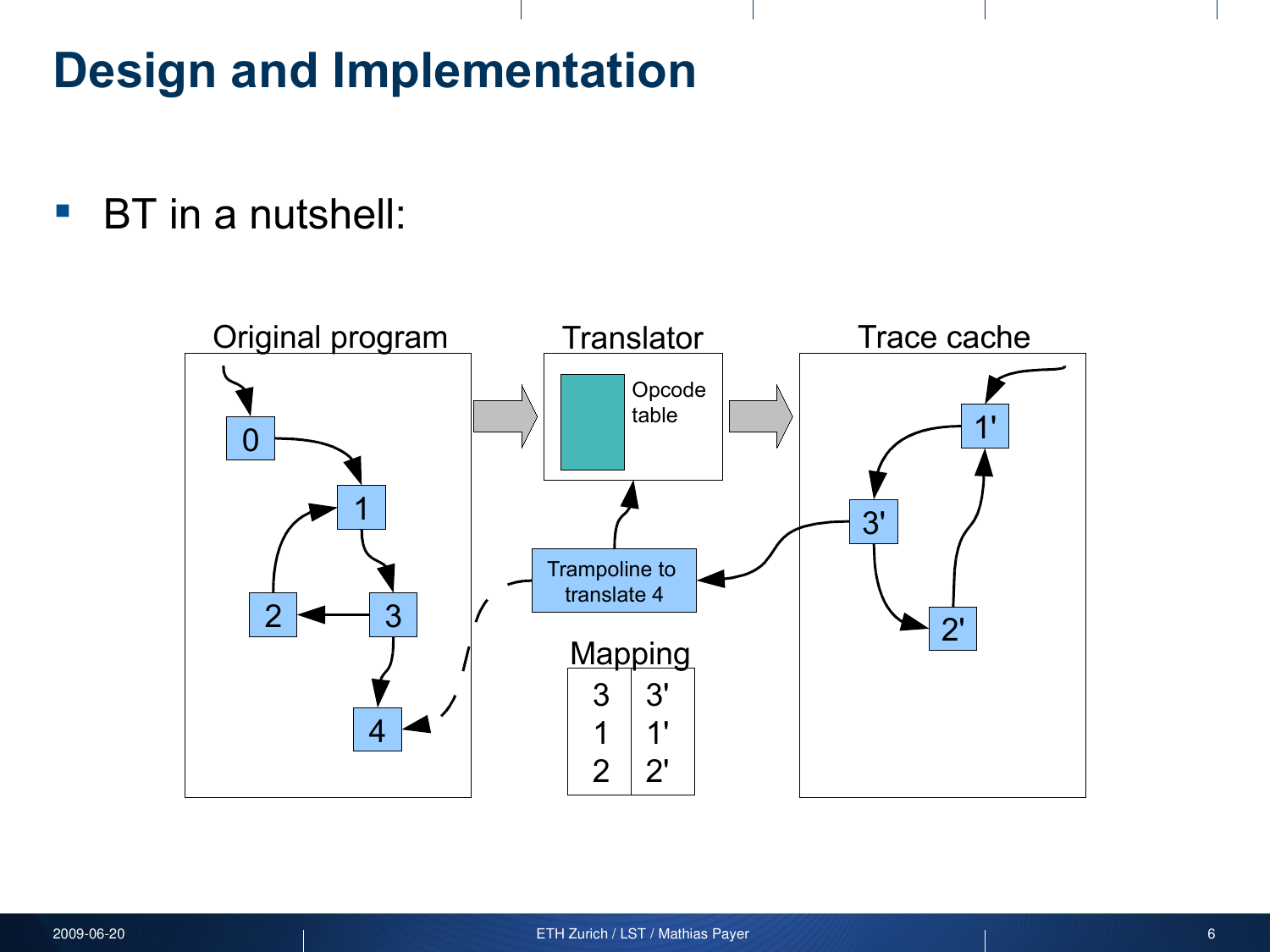## **Optimization**

- Various optimizations explored for IA32
	- Performance limited by indirect control flow transfers
	- Optimize indirect call/jump and function returns
		- Require runtime lookup and dispatching
	- **BT replaces indirect control transfers with software traps** 
		- Calculate target address from original instruction
		- Lookup target (translated?)
		- Redirect to target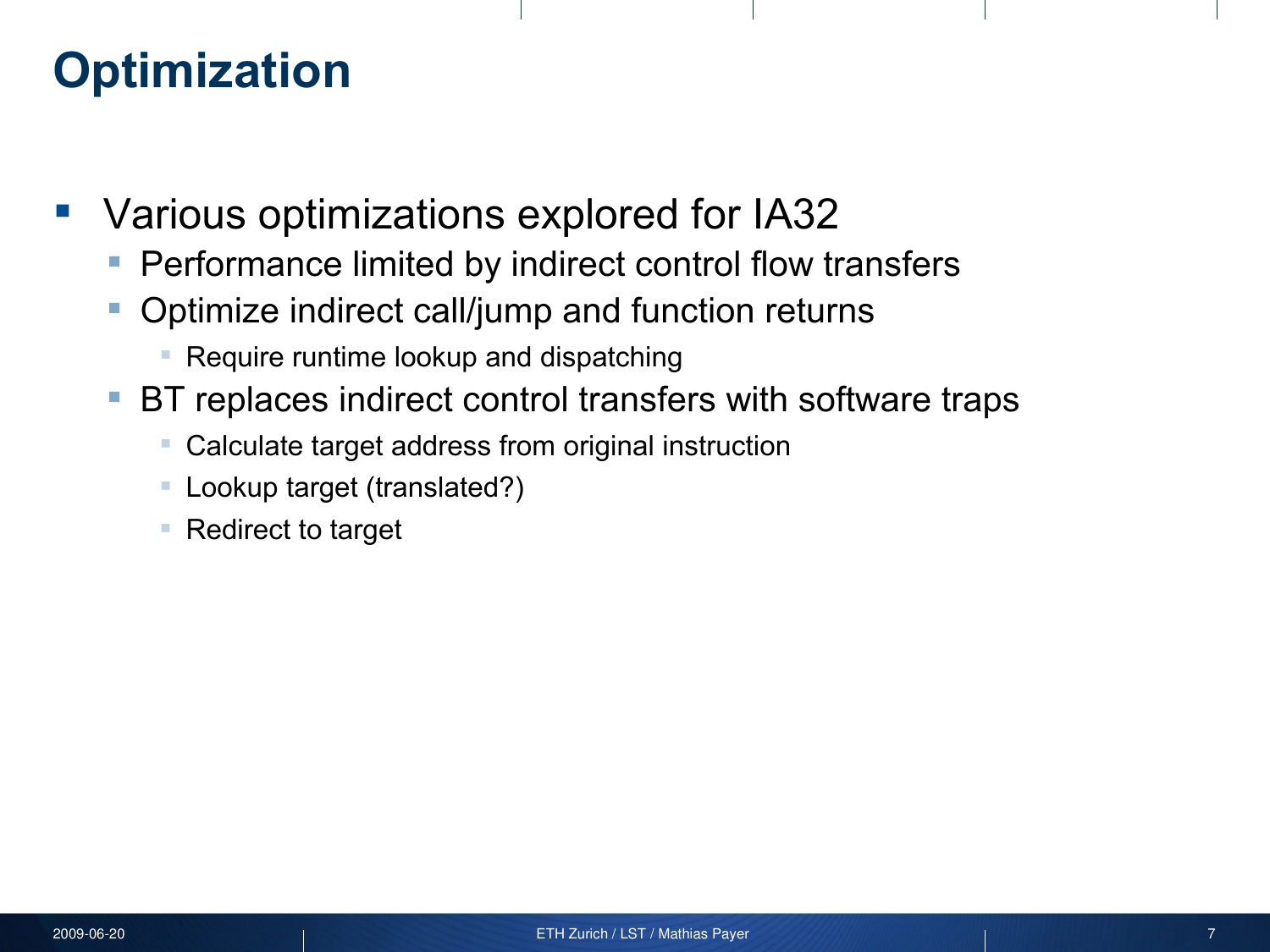## **Optimization**

- Various optimizations explored for IA32
	- Performance limited by indirect control flow transfers
	- Optimize indirect call/jump and function returns
		- Require runtime lookup and dispatching
	- BT replaces indirect control transfers with software traps
		- Calculate target address from original instruction
		- Lookup target (translated?)
		- Redirect to target

A naive approach translates one instruction into ~30 instructions (+function call)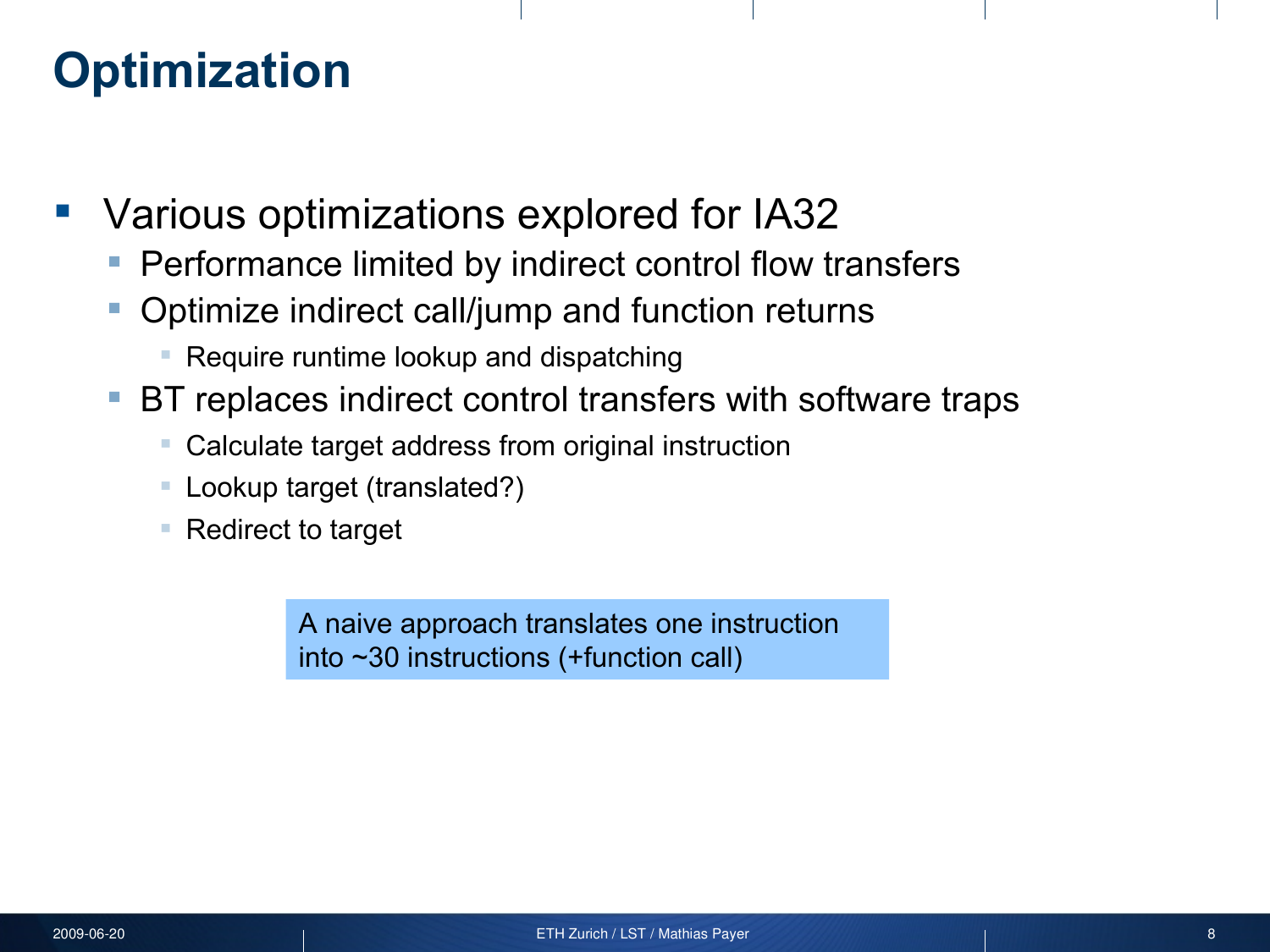# **Optimization: Return instructions, naive approach**

- $\blacksquare$  Treat a return instruction like an indirect jump
- Use return IP on stack and branch to ind jump
- **I** ind\_jump pseudocode:
	- Lookup target
	- Call to mapping table lookup function
	- Translate target if not in code cache
	- Return to translated target

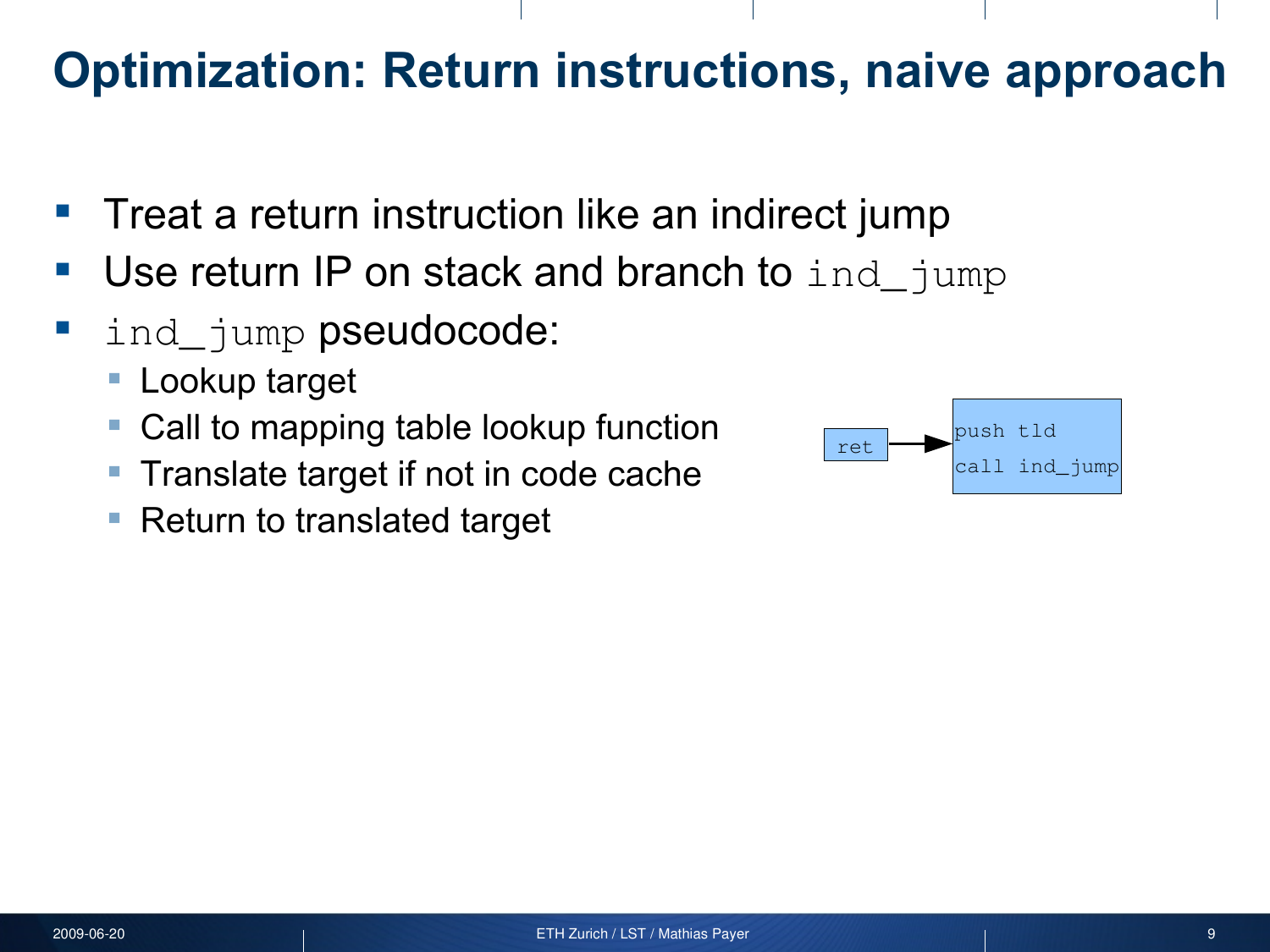# **Optimization: Return instructions, naive approach**

- $\blacksquare$  Treat a return instruction like an indirect jump
- Use return IP on stack and branch to ind jump
- **I** ind\_jump pseudocode:
	- Lookup target
	- Call to mapping table lookup function
	- **Translate target if not in code cache**
	- Return to translated target



- Results in ~30 instructions
	- 2-3 function calls (ind\_jump, lookup, maybe translation)
	- No distinction between fast path and slow path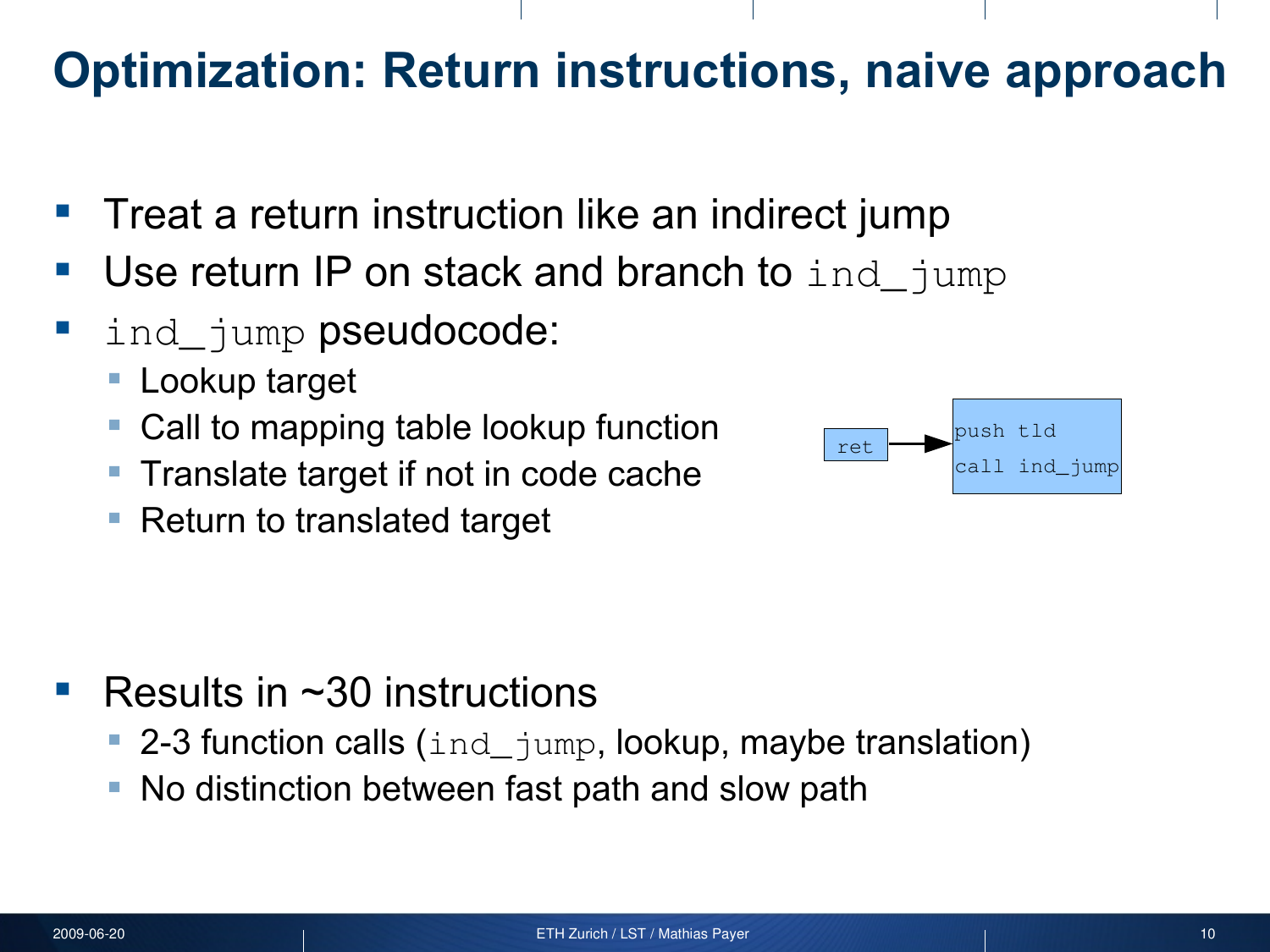- **Use relationship between call/ret**
- CALL
	- **Push return IP and translated IP on shadow stack**

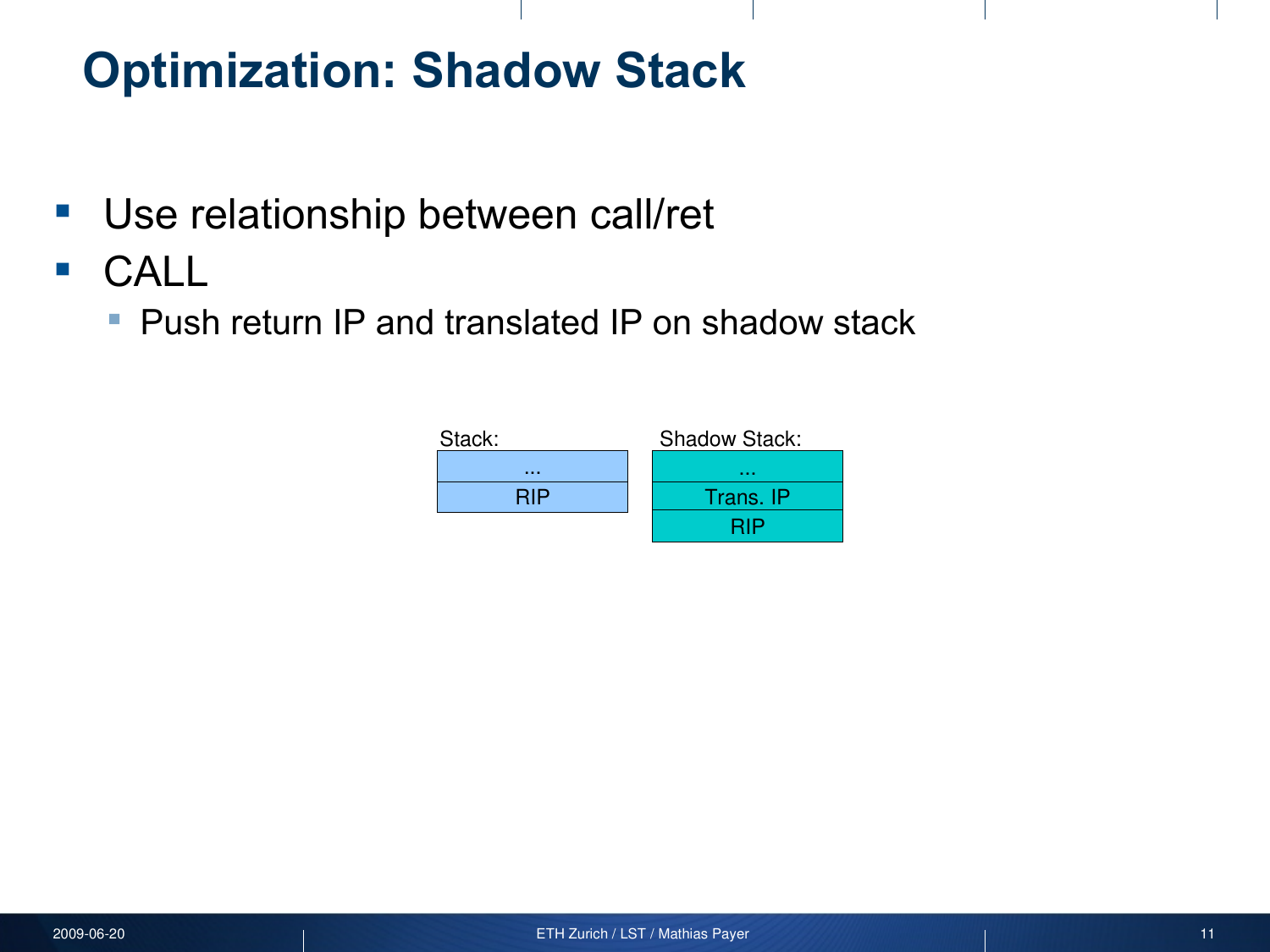- **Use relationship between call/ret**
- **CALL** 
	- **Push return IP and translated IP on shadow stack**
- **RET** 
	- Compare return IP on stack with shadow stack

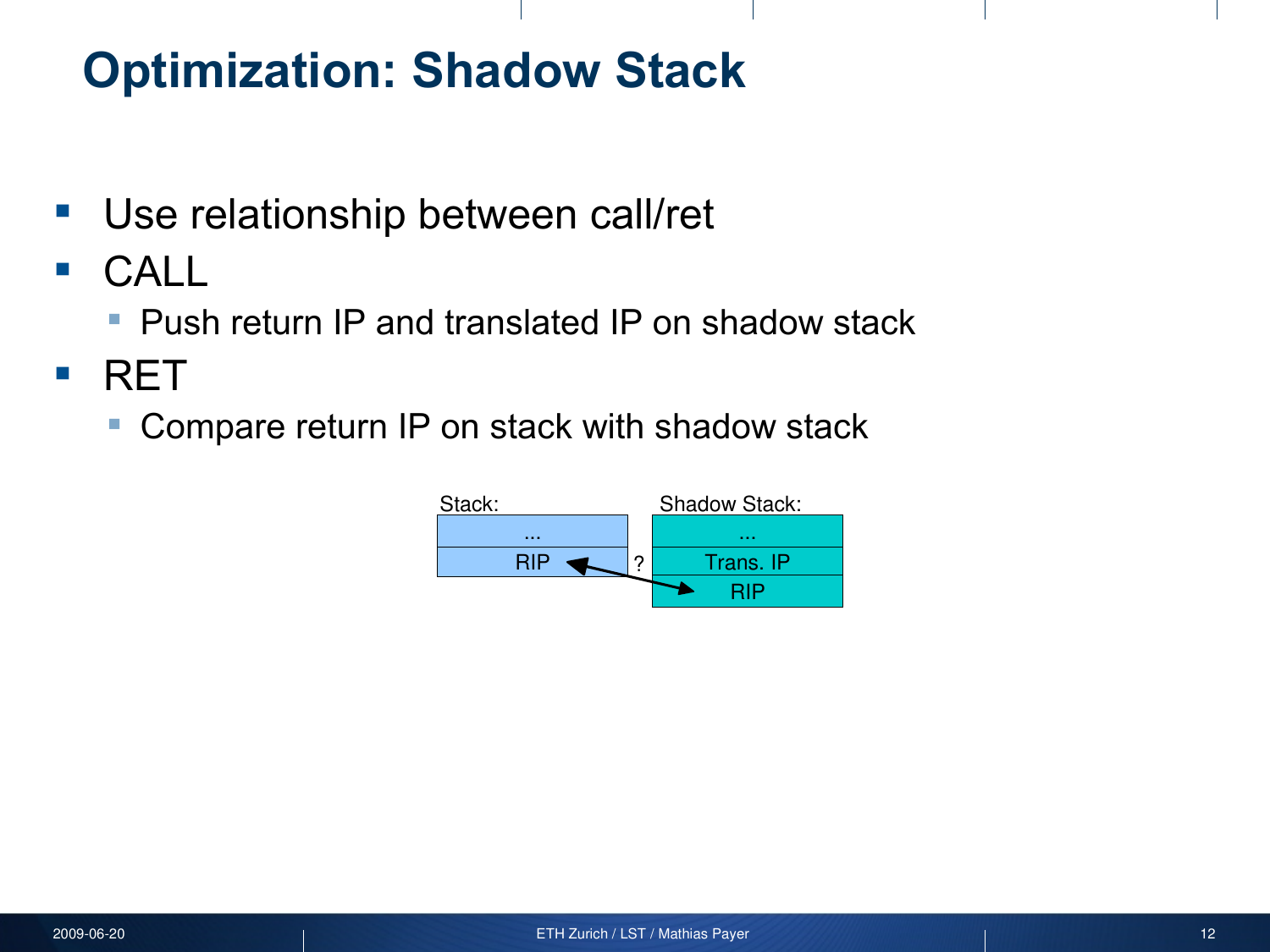- Use relationship between call/ret
- CALL
	- **Push return IP and translated IP on shadow stack**
- **RFT** 
	- Compare return IP on stack with shadow stack
	- **If it matches, return to translated IP on shadow stack**

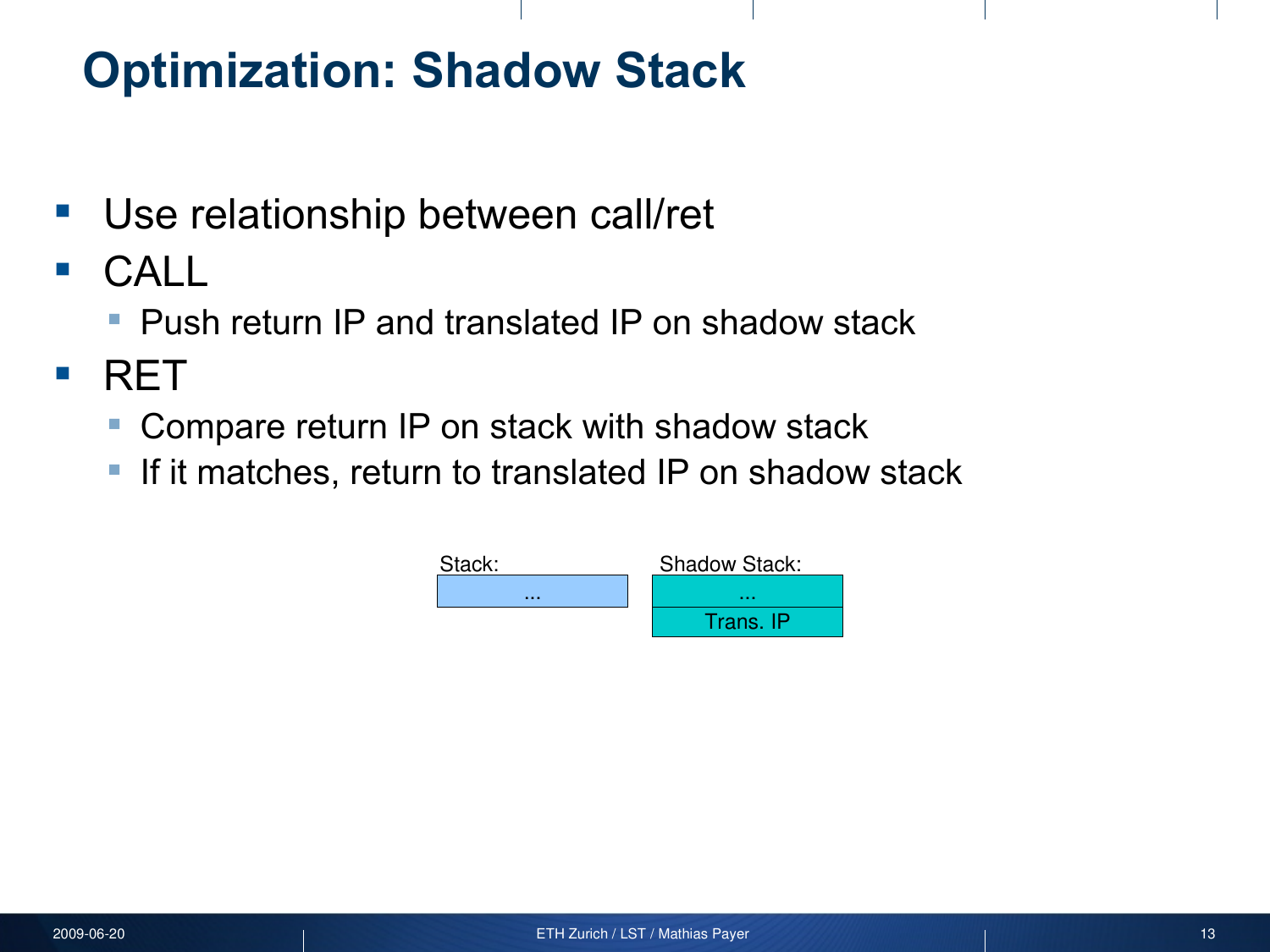- Use relationship between call/ret
- CALL
	- **Push return IP and translated IP on shadow stack**
- **RFT** 
	- Compare return IP on stack with shadow stack
	- **If it matches, return to translated IP on shadow stack**

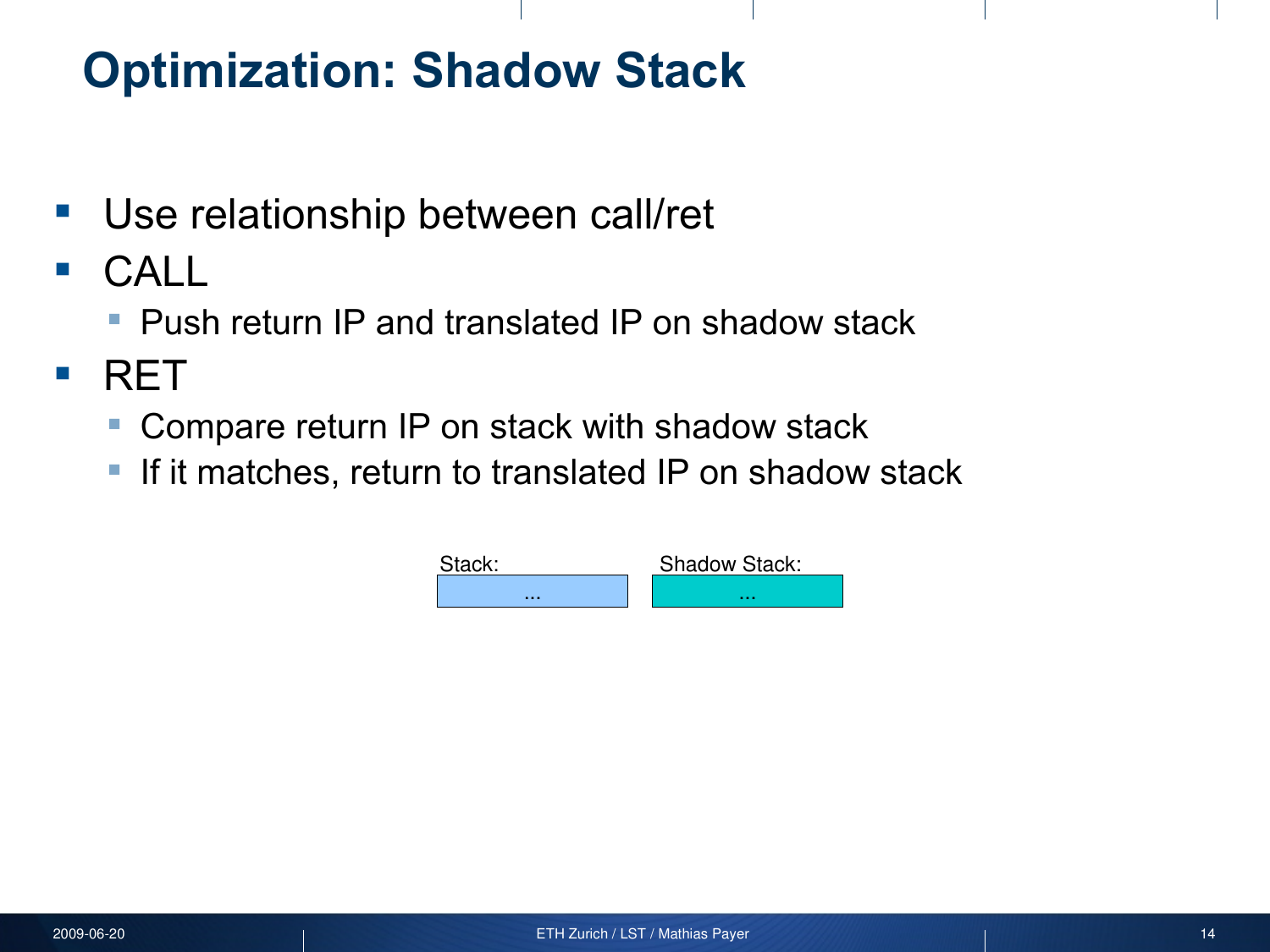- Use relationship between call/ret
- CALL
	- **Push return IP and translated IP on shadow stack**
- **RFT** 
	- Compare return IP on stack with shadow stack
	- If it matches, return to translated IP on shadow stack
- Results in  $~18$  instructions
	- 1 additional function call, if target is untranslated
	- **Overhead results from stack synchronization**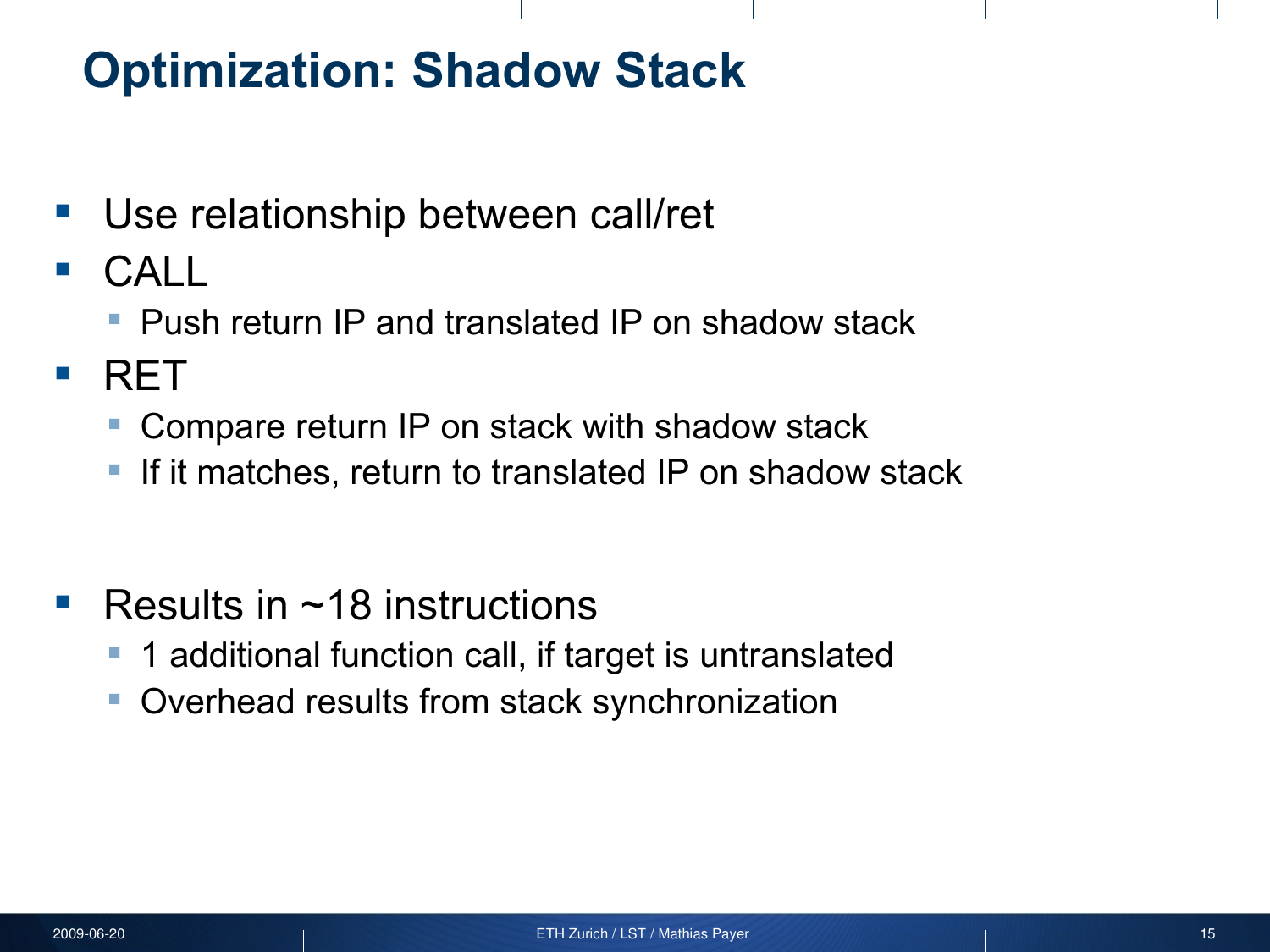## **Optimization: Return Prediction**

- Save last target IP and translated IP in inline cache
	- Compare inline cache with actual IP branch to translated IP if correct
	- **Otherwise recover through indirect jump and backpatch cached** entries

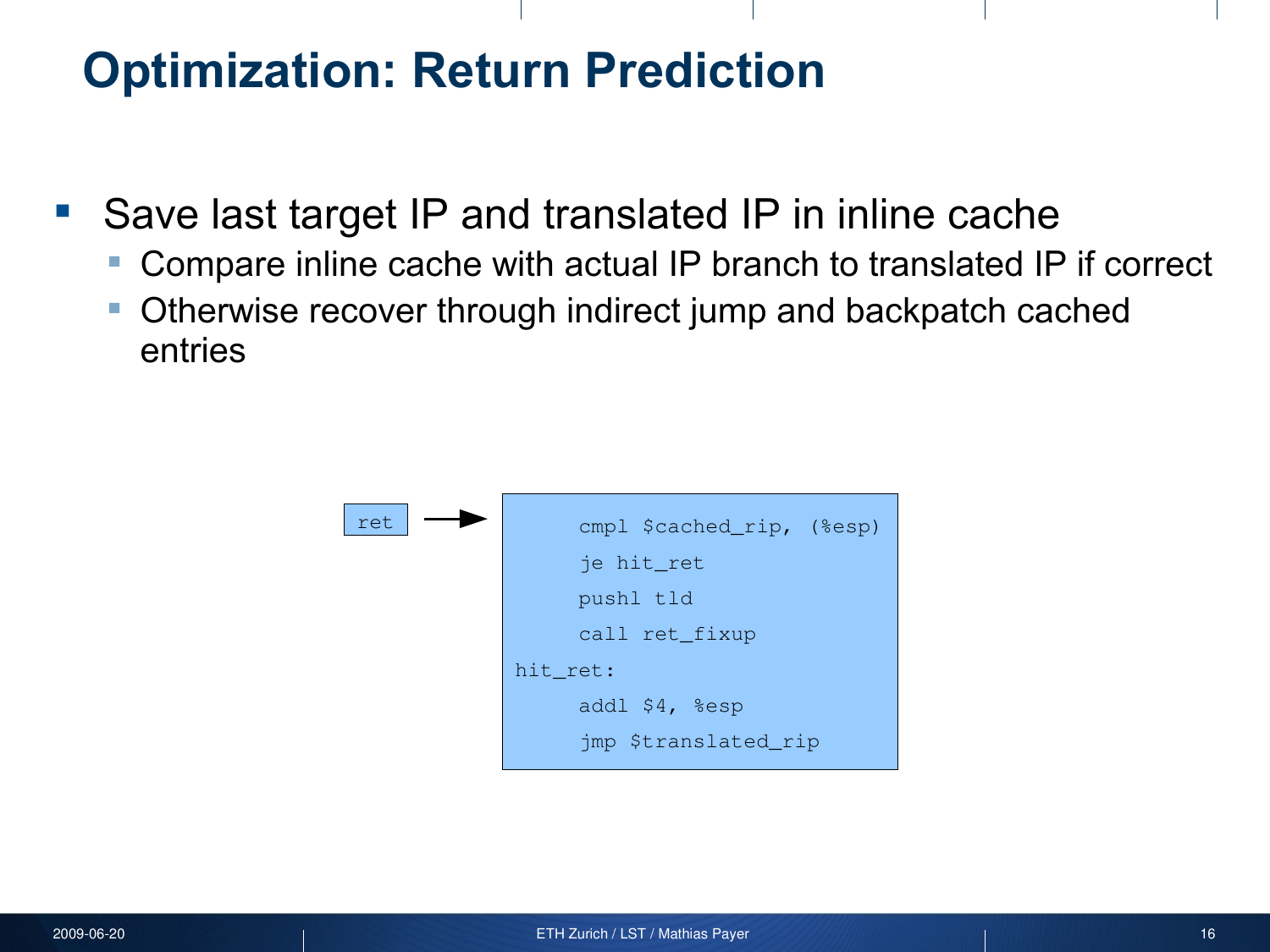## **Optimization: Return Prediction**

- Save last target IP and translated IP in inline cache
	- Compare inline cache with actual IP branch to translated IP if correct
	- Otherwise recover through indirect jump and backpatch cached entries
- Results in 4/43 (hit/miss) instructions
	- 1 additional function call, if target is untranslated
		- Only possible for misses
	- Optimistic approach that speculates on a high hit-rate
		- **Recovery is more expensive than even the naive approach**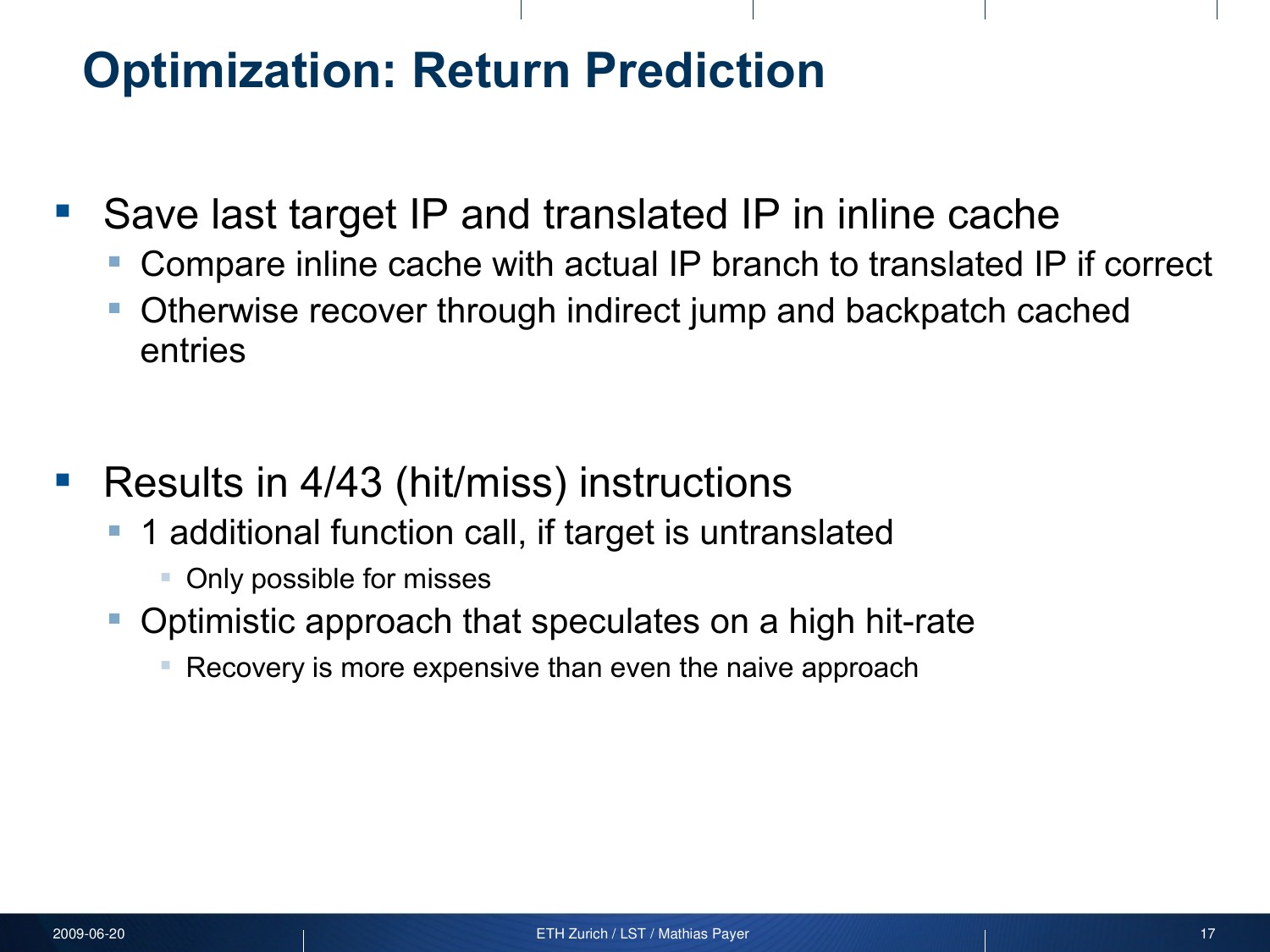# **Optimization: Inlined Fast Return**

- Inline a fast mapping table lookup into the code cache
	- Branch to target if already translated
	- Otherwise branch to ind jump

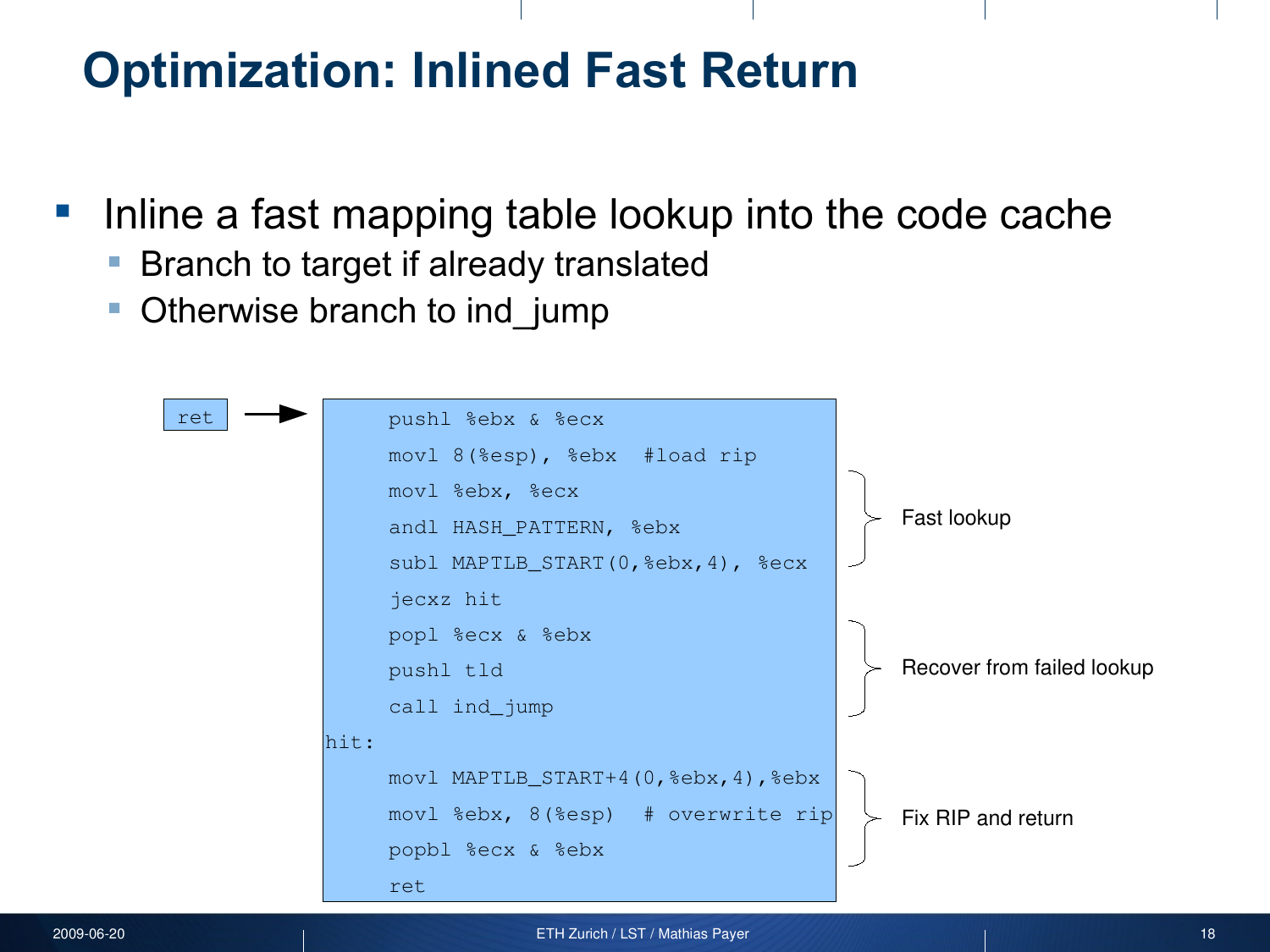# **Optimization: Inlined Fast Return**

- **Inline a fast mapping table lookup into the code cache** 
	- Branch to target if already translated
	- Otherwise branch to ind jump
- **Results in 12 instructions** 
	- 1 additional function call, if target is untranslated
		- Only possible for misses
	- **Faster than shadow stack and naive approach**
	- For most benchmarks faster than the return prediction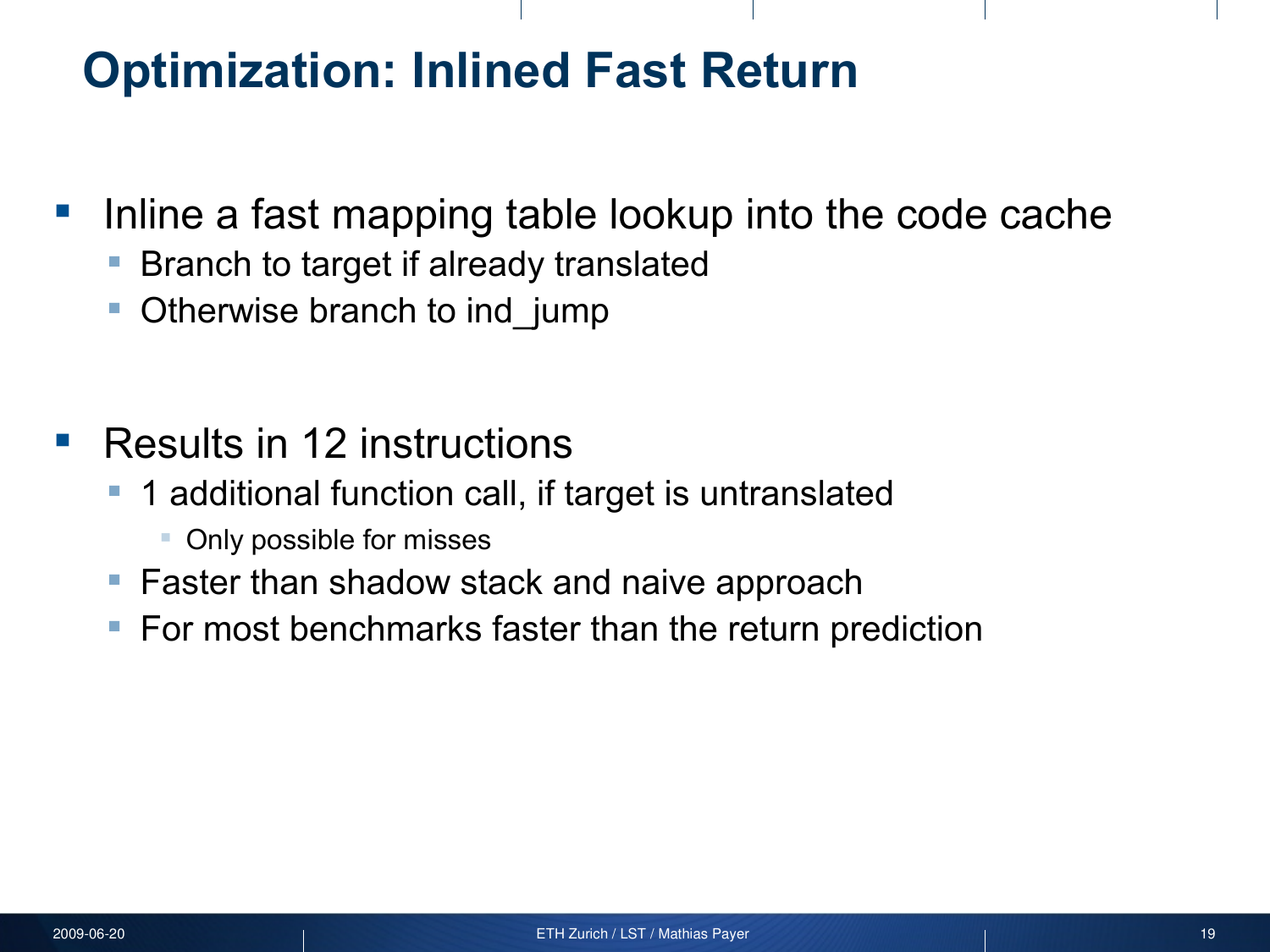# **Optimization summary**

- **Optimize different forms of indirect control transfers** 
	- **Indirect jumps, indirect calls, and function returns**
- fastBT uses:
	- Inlined fast return and inlining to reduce the cost of function returns
	- **Indirect call prediction** 
		- **Hit: 4, miss: 43 instructions**
	- **Inlined fast indirect jumps**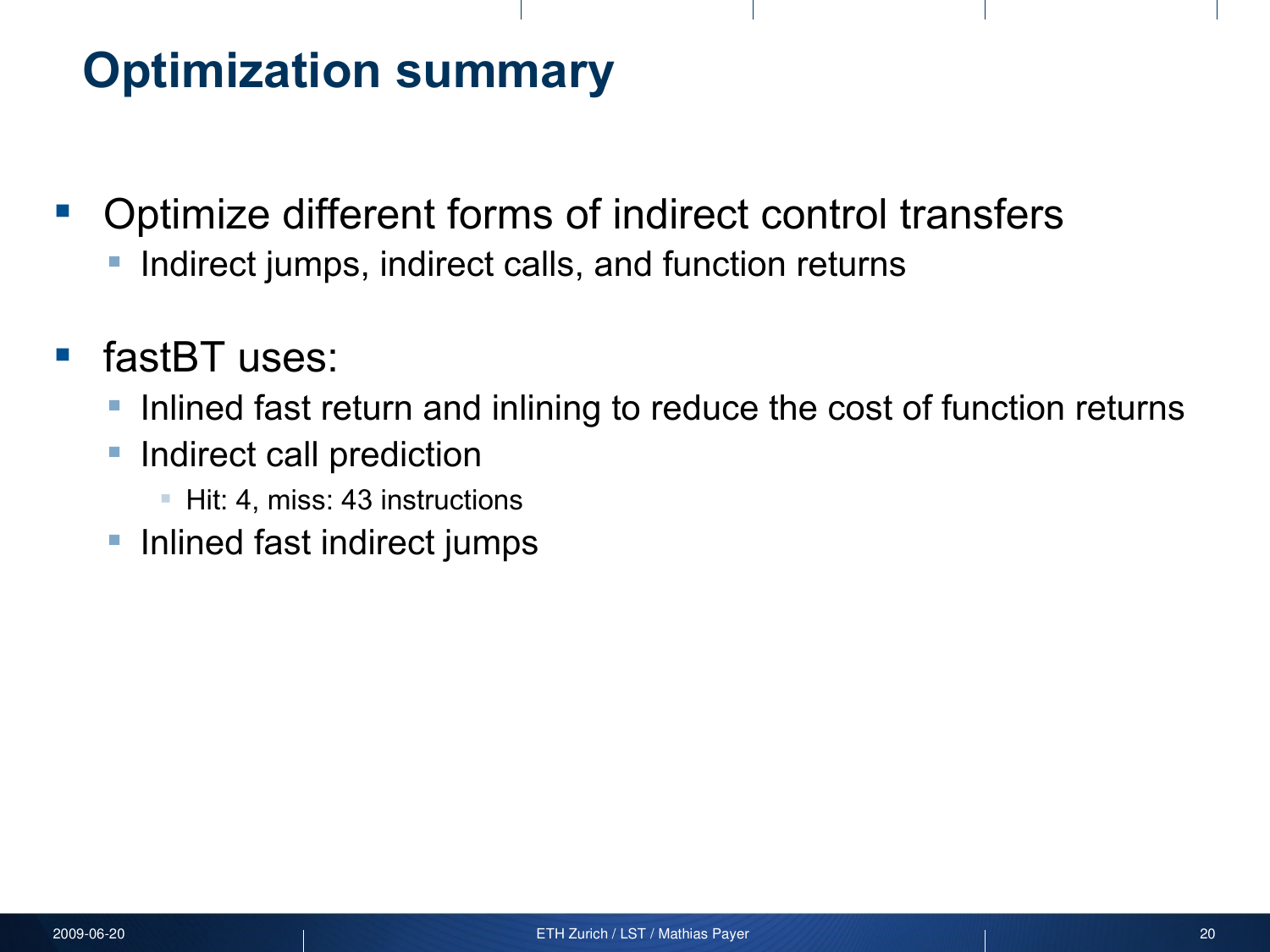- Used SPEC CPU2006 benchmarks to evaluate different optimizations
- Compared against three dynamic BT systems
	- HDTrans version 0.4.1 (current version)
	- DynamoRIO version 0.9.4 (current version)
	- PIN version 2.4, revision 19012
- **Used "null"-translation**
- Machine: Intel Core2 Duo @ 3GHz, 2GB Memory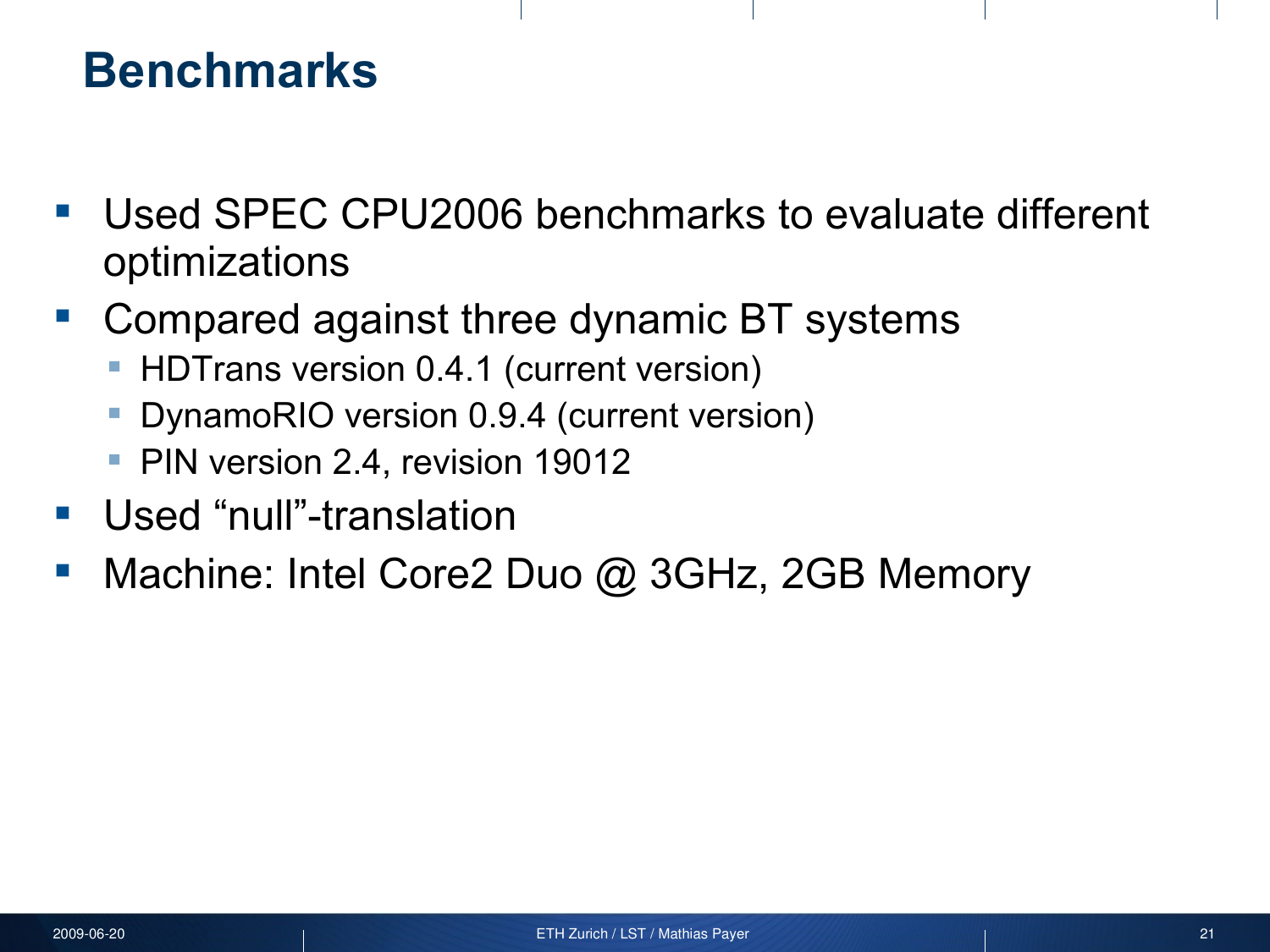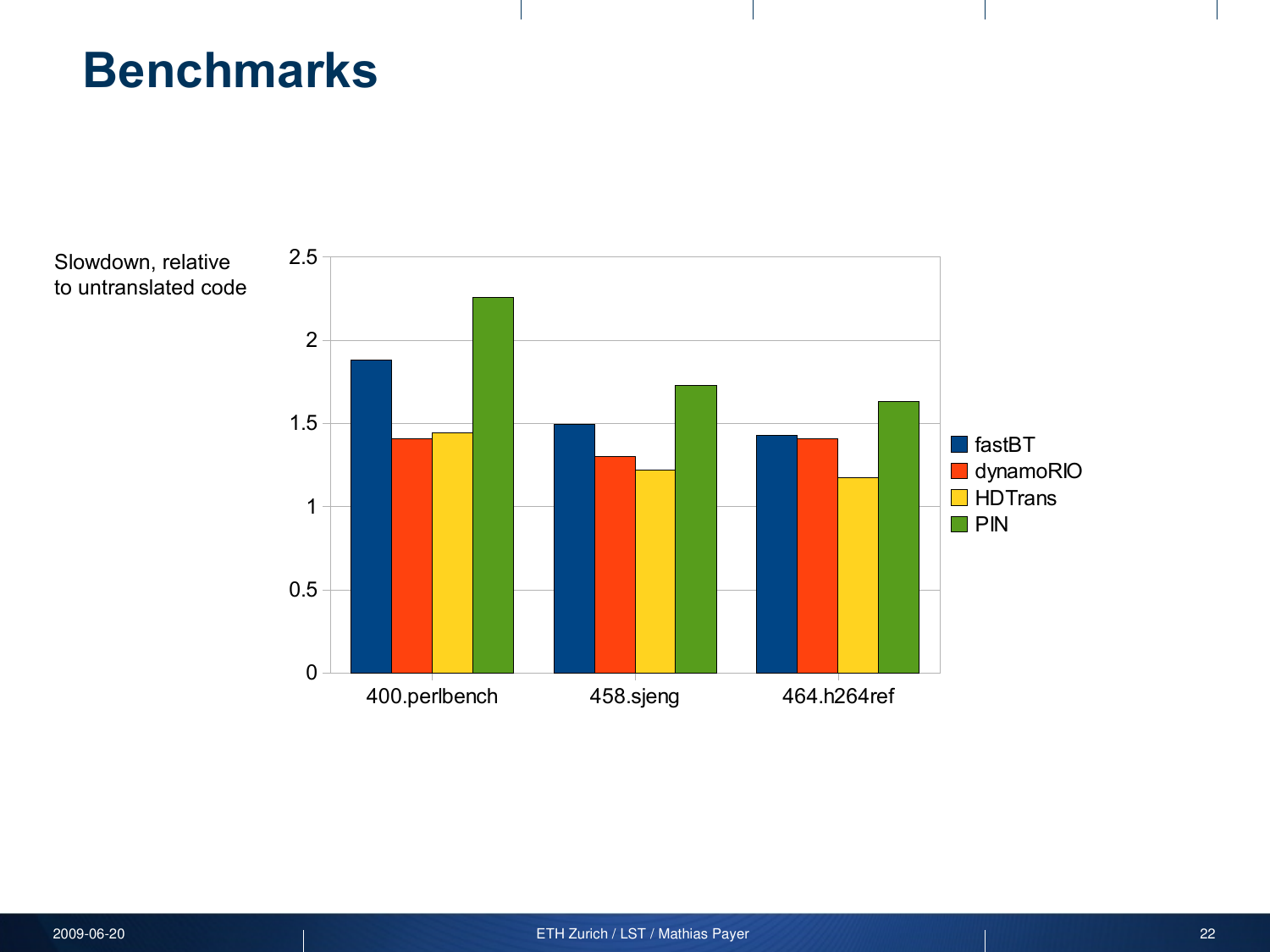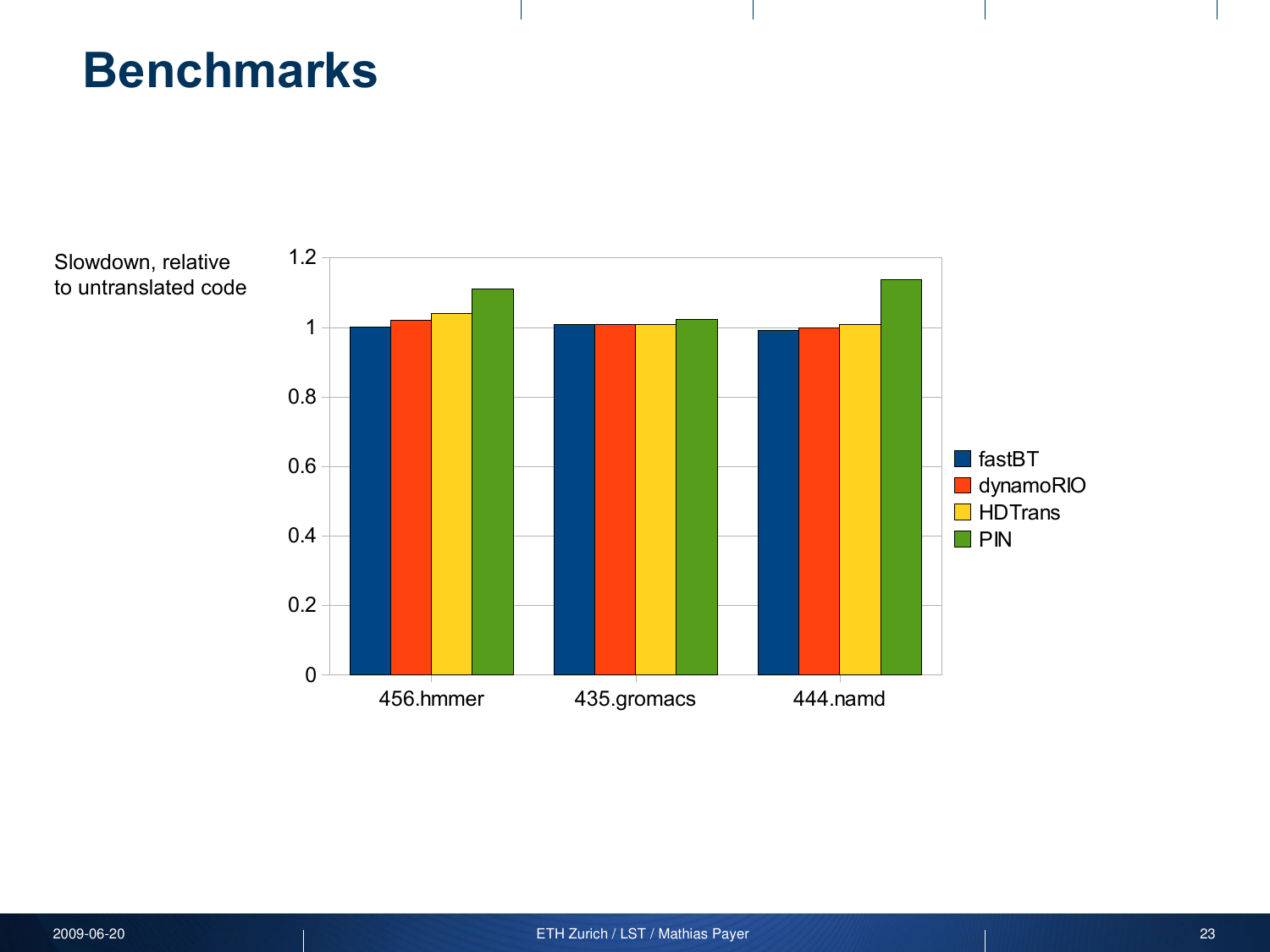#### High overhead for SW BT:

|               |                      | Map. Misses (%miss) Function calls (%inl.) | Ind. Jumps   | Ind. Calls (%miss)         |
|---------------|----------------------|--------------------------------------------|--------------|----------------------------|
| 400.perlbench | 246667 (0.00%)       | $21909*10^6$ (9.50%)                       | $21930*1006$ | $3902*10^6 (89.14\%)$      |
| 458.sjeng     | 1 (0.00%)            | $\{21940*10\,6$ $(1.25\%)$                 | 109930*10^6  | $5070*10^{\circ}6(64.05%)$ |
| 464.h264ref   | $11340*106$ (42.64%) | $9148*10\%$ (30.36%)                       | 2317*10^6    | 28445*10^6 (1.20%)         |

#### **Low overhead for SW BT:**

|             |              | Map. Misses (%miss) Function calls (%inl.) | Ind. Jumps | Ind. Calls (%miss) |
|-------------|--------------|--------------------------------------------|------------|--------------------|
| 456.hmmer   | $15(0.00\%)$ | 219*10^6 (26.78%)                          | 163*10^6   | 1*10^6 (0.01%)     |
| 435.gromacs | $2(0.00\%)$  | 3510*10^6 (75.48%)                         | 27*10^6    | $3*106$ (0.86%)    |
| 444.namd    | $2(0.00\%)$  | 34*10^6 (20.47%)                           | 15*10^6    | $2*10\%$ (0.00%)   |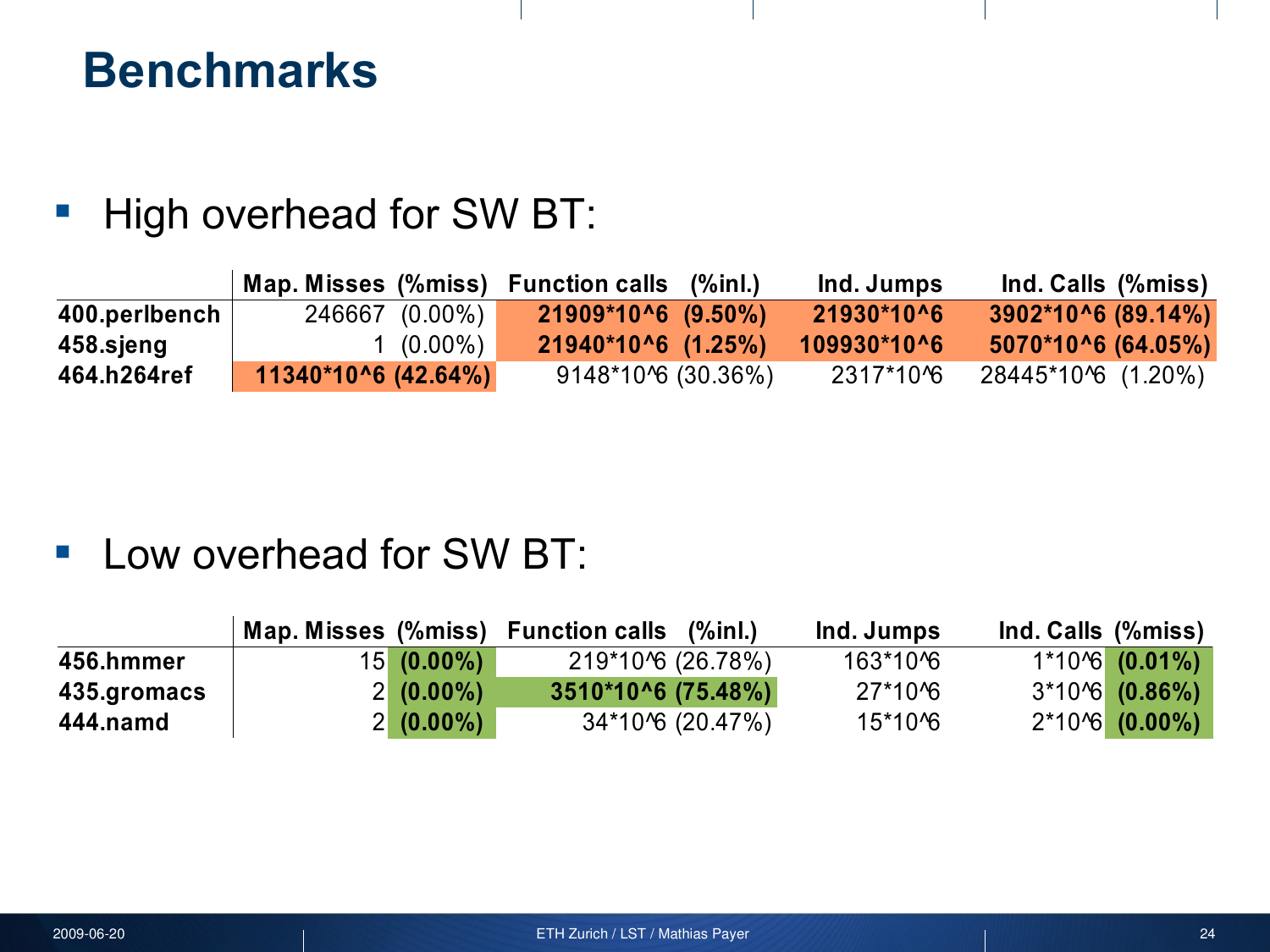#### High overhead:

- Many indirect control transfers
	- Combined w/ high number of mispredictions, or a low number of inlined methods
	- Overhead inherited from HW design, hard to reduce further with SW
- High collision rate in mapping table
	- **EXEC** Leads to expensive recoveries
	- Could be fixed through an adaptive SW system

#### Low overhead:

- Few indirect control transfers
- Cost of indirect control transfers is reduced by optimizations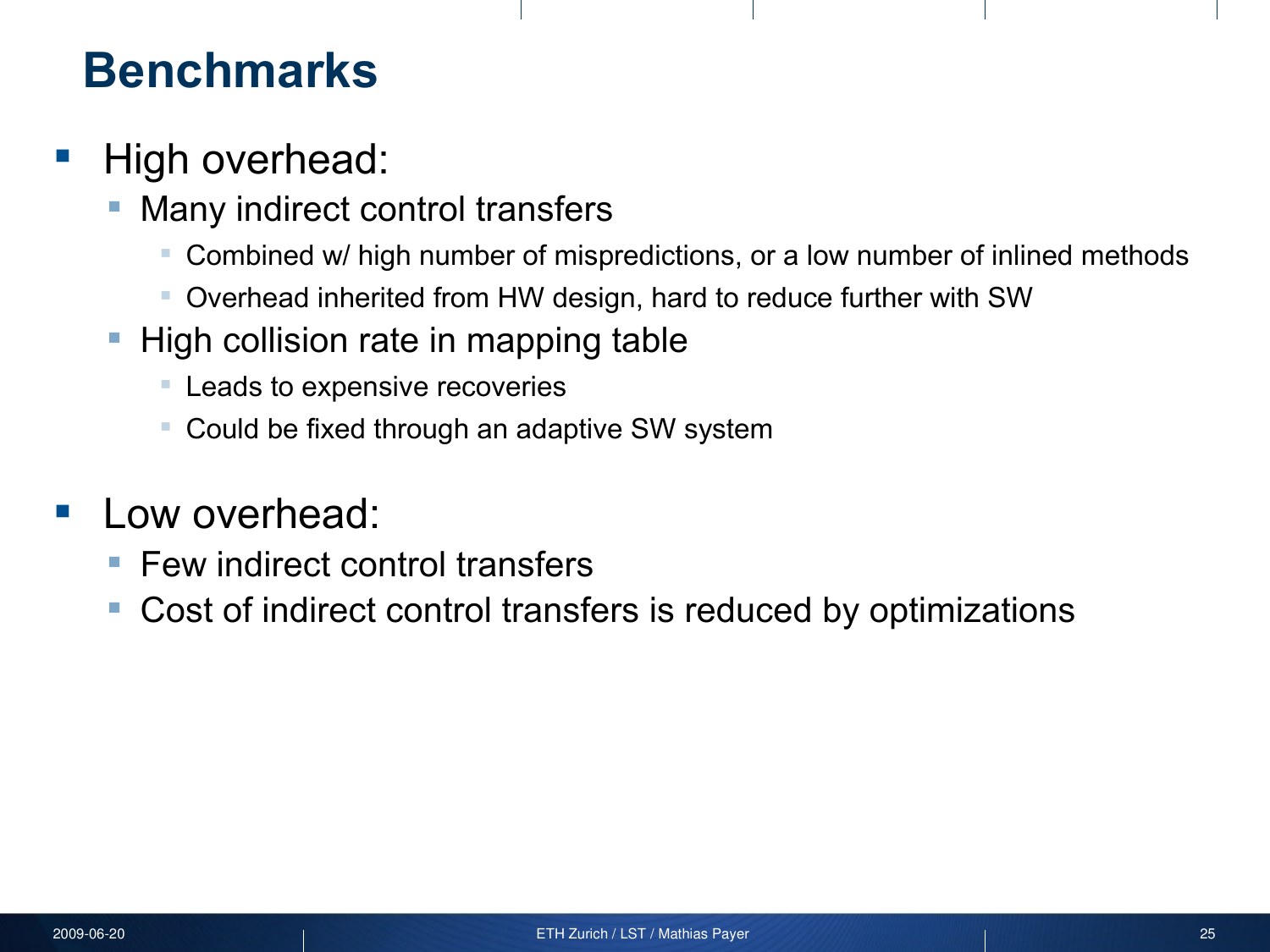#### High overhead:

- Many indirect control transfers
	- Combined w/ high number of mispredictions, or a low number of inlined methods
	- Overhead inherited from HW design, hard to reduce further with SW
- High collision rate in mapping table
	- **Leads to expensive recoveries**
	- Could be fixed through an adaptive SW system
- Low overhead:
	- Few indirect control transfers
	- Cost of indirect control transfers is reduced by optimizations
- Competitive performance compared to other translation frameworks
	- Additional optimization opportunities might require more HW support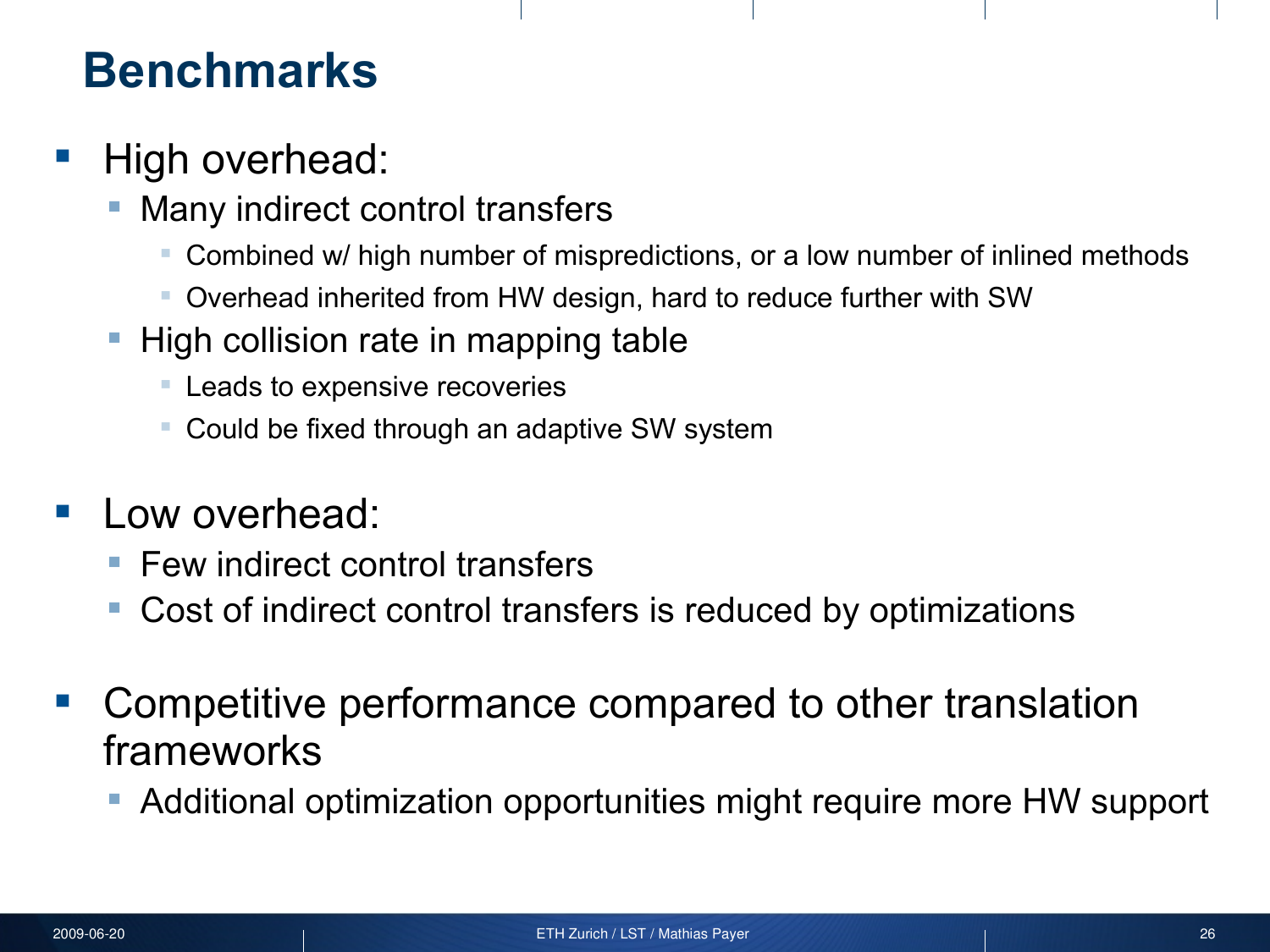## **Related work**

- HDTrans
	- S. Sridhar et al. HDTrans: A Low-Overhead Dynamic Translator. SIGARCH'07
	- Table based dynamic BT, no high level interface
- **DynamoRIO** 
	- D. Bruening et al. Design and Implementation of a Dynamic Optimization Framework for Windows. In ACM Workshop Feedbackdirected Dyn. Opt. (FDDO-4) (2001).
	- IR based optimizing BT, targets binary optimization
- $\blacksquare$  PIN
	- C.-K. Luk et al. PIN: Building Customized Program Analysis Tools with Dynamic Instrumentation. In PLDI'05
	- IR based, offers high level interface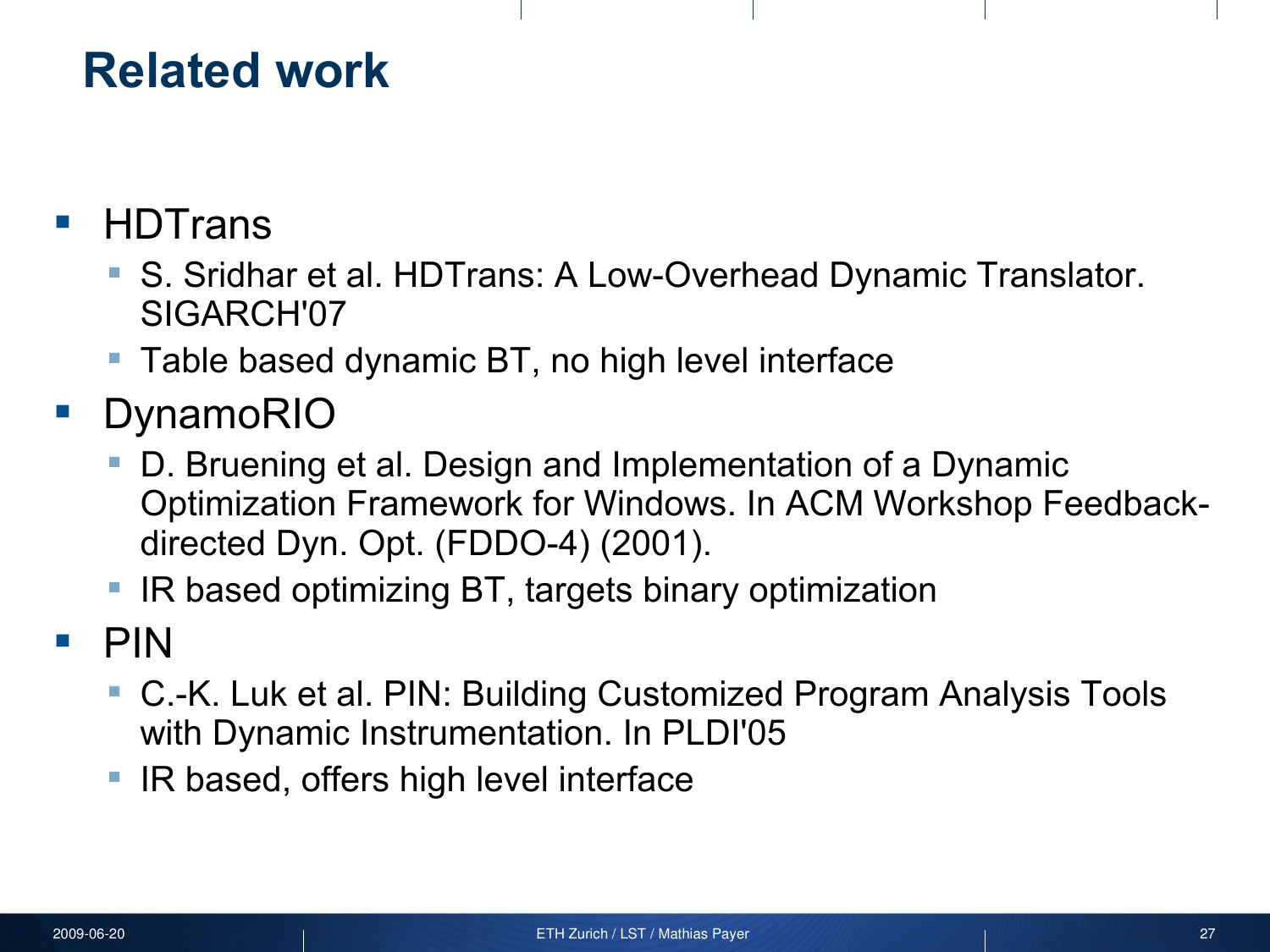## **Conclusion**

- fastBT as a low-overhead BT
	- Fast translation, resulting in an efficient program
	- **Table based, but offers high-level interface at compile time**
	- Overhead introduced by fastBT is tolerable
	- **Used to investigate limits of BT performance**
- Indirect control transfers limit performance of SW solutions
	- Cannot be overcome with software smartness alone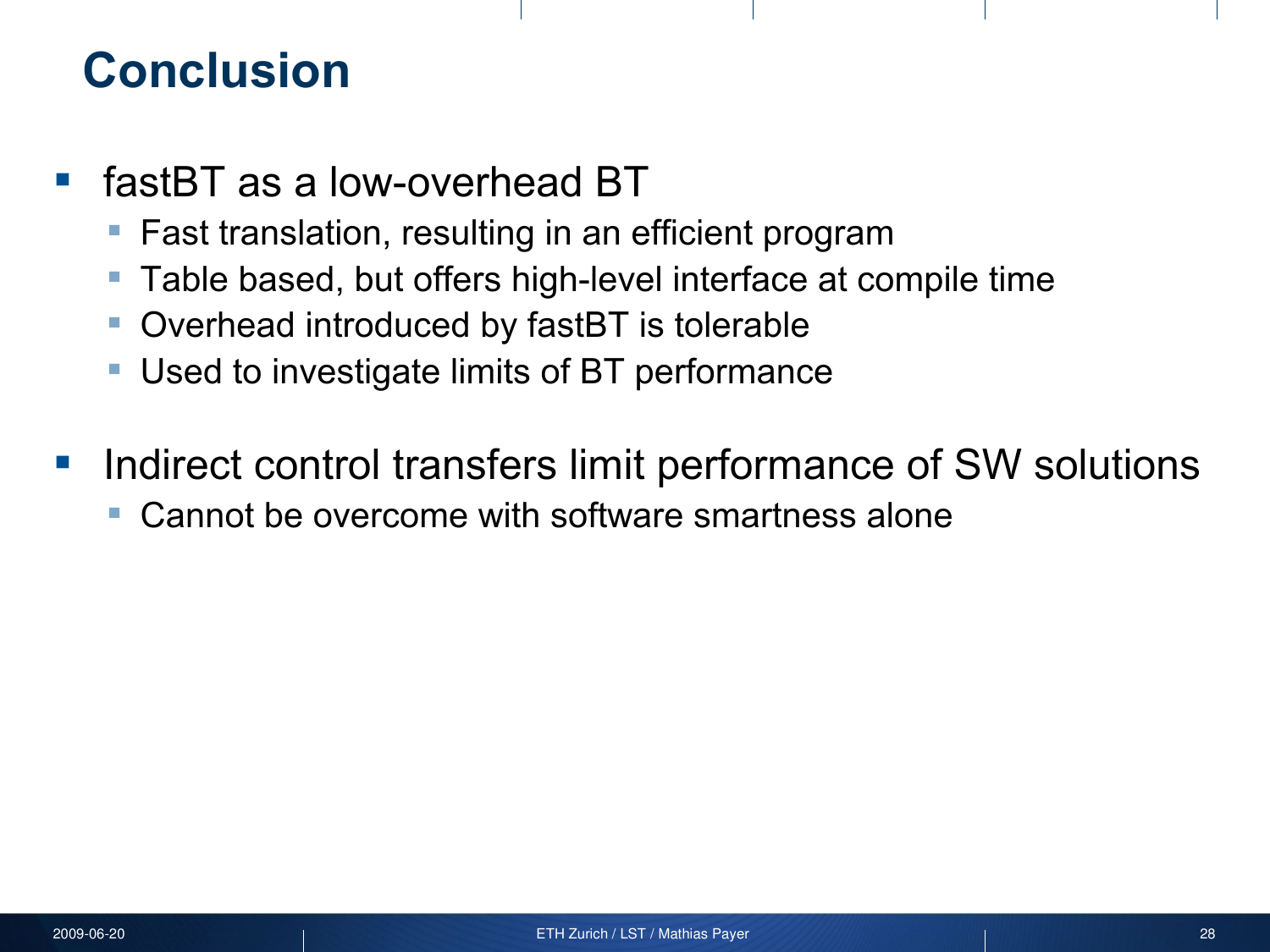## **Thanks for your attention!**

# ?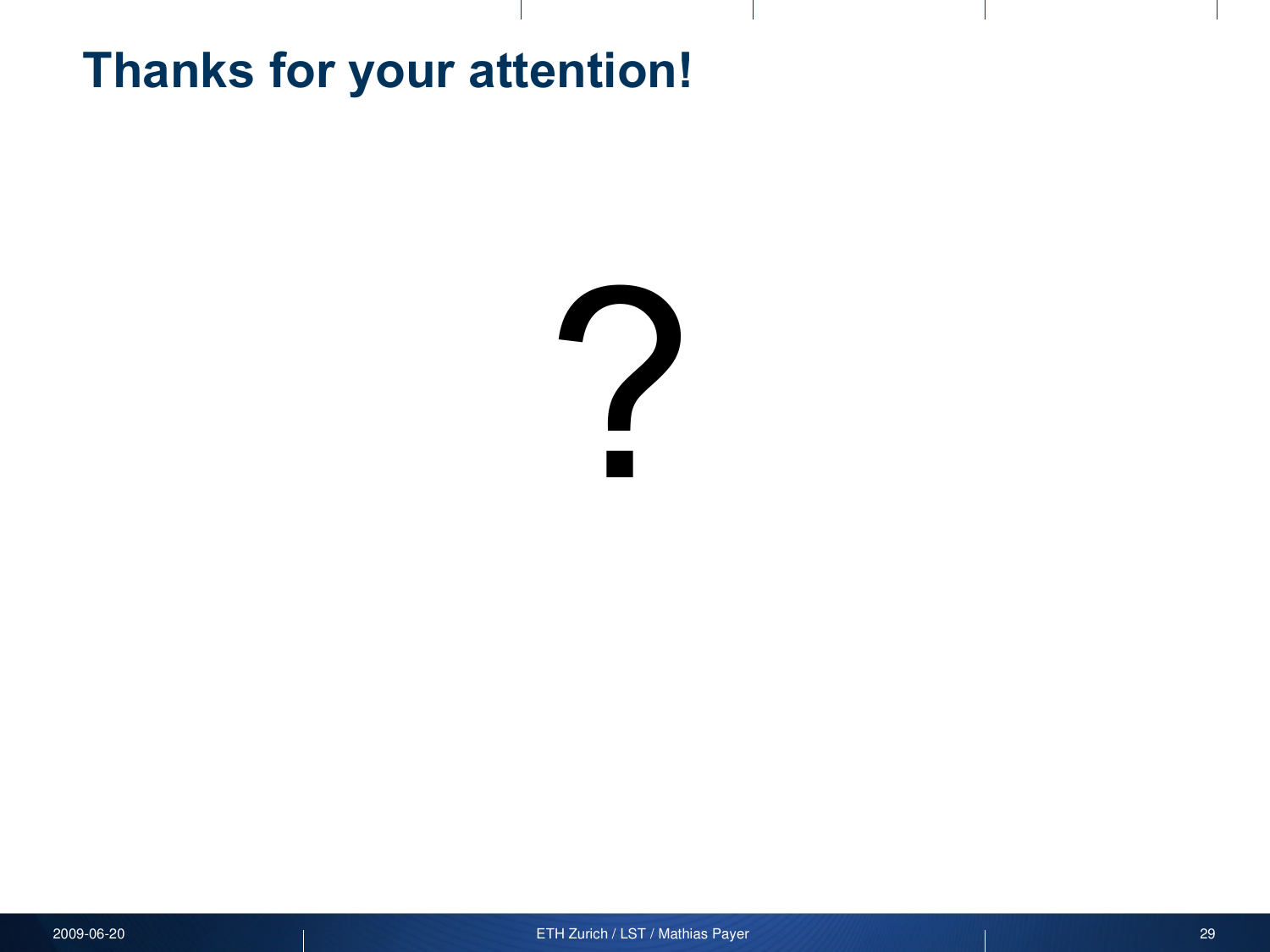## **Future / current work**

- Reduce collisions in mapping table
	- Only visible for some benchmarks
	- Reorder entries in mapping table
	- Reset hash function and adapt to program
- Reduce the cost of indirect jumps and indirect calls
	- Not all indirect jumps / indirect calls are the same
	- Different optimizations for different kinds of control transfers
		- Analyze during translation phase
		- Pick best strategy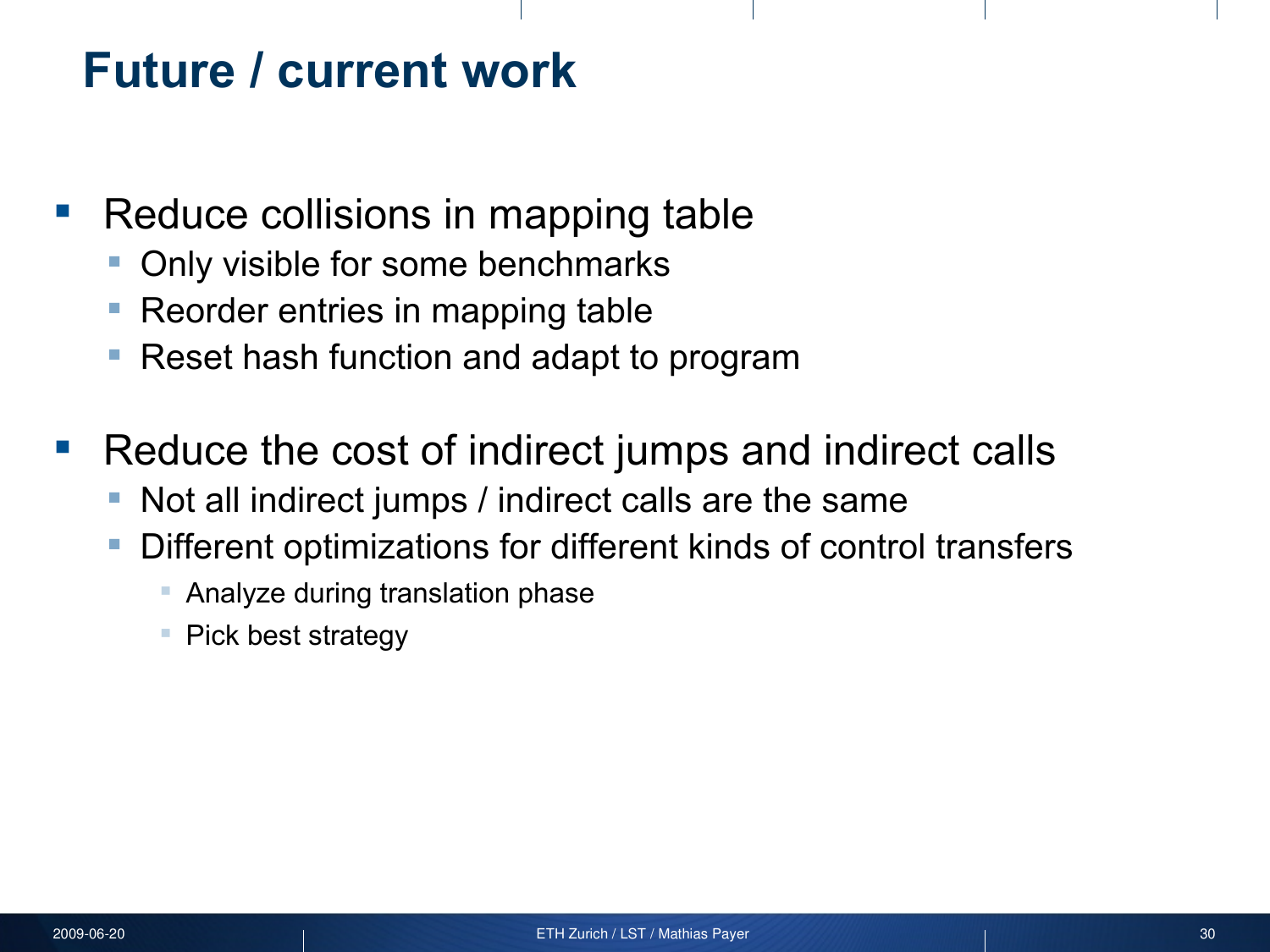## **fastBT basics**

- Table generator code size: 3937 lines total
	- **2373 lines opcode definition tables**
- Runtime code size: 8702 lines total
	- 4580 lines of code, comments, definitions
		- 1200 lines for default translation actions
	- 4122 lines automatically generated opcode tables
	- Library compiled to 88kB
- Machine code based translation tables constructed at compile time, no additional overhead at runtime
- Constant time needed to translate one instruction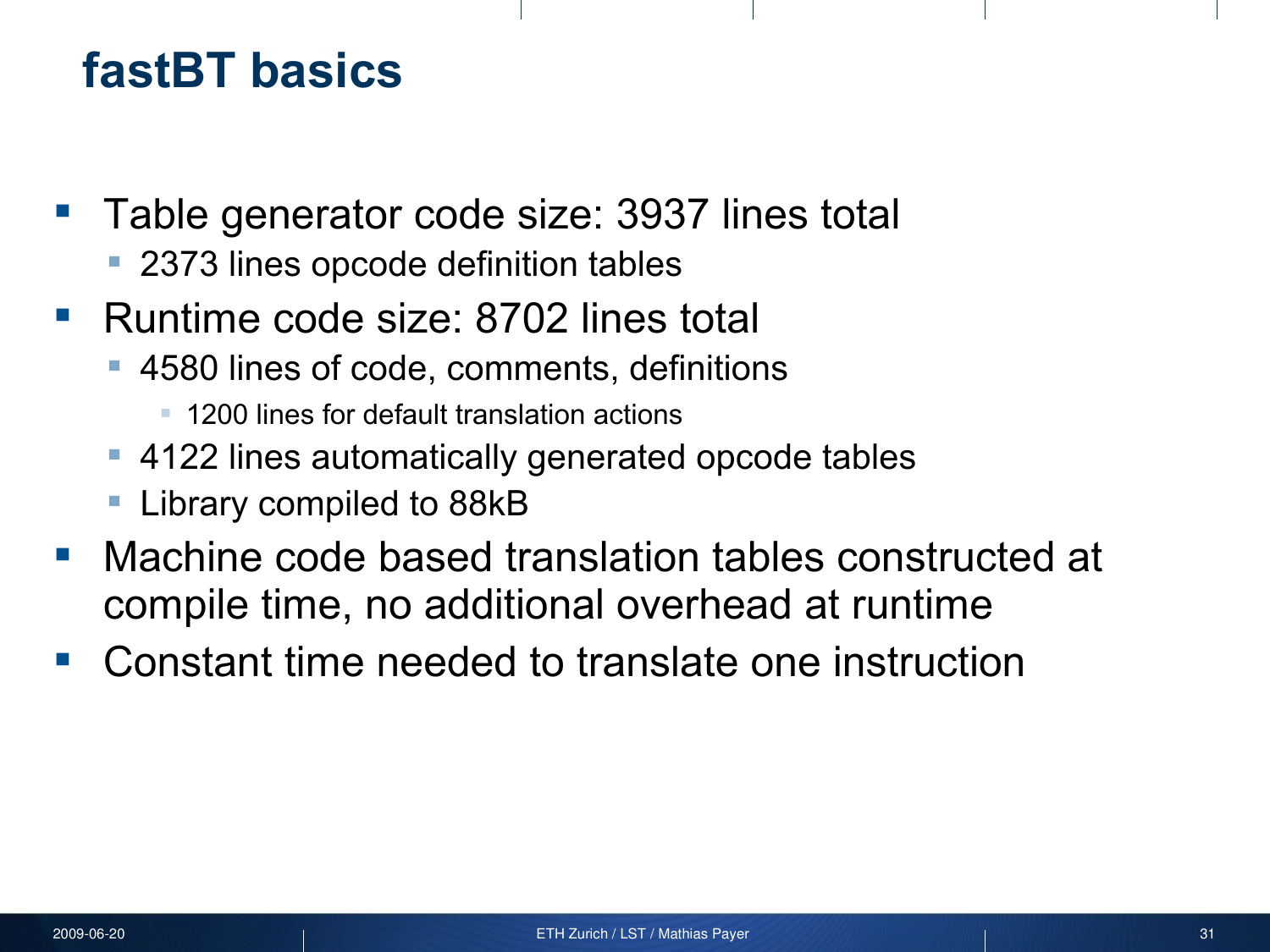#### **Table Generator: Analysis function**

```
bool isMemOp (const unsigned char* opcode, 
  const instr& disInf, std::string& action)
{
bool res;
/* check for memory access in instruction */
res = mayOperAccessMemory(disInf.dstFlags);
res |= mayOperAccessMemory(disInf.srcFlags);
res |= mayOperAccessMemory(disInf.auxFlags);
 /* change the default action */
if (res) { action = "handleMemOp"; }
return res;
}
// in main function:
addAnalysFunction(isMemOp);
```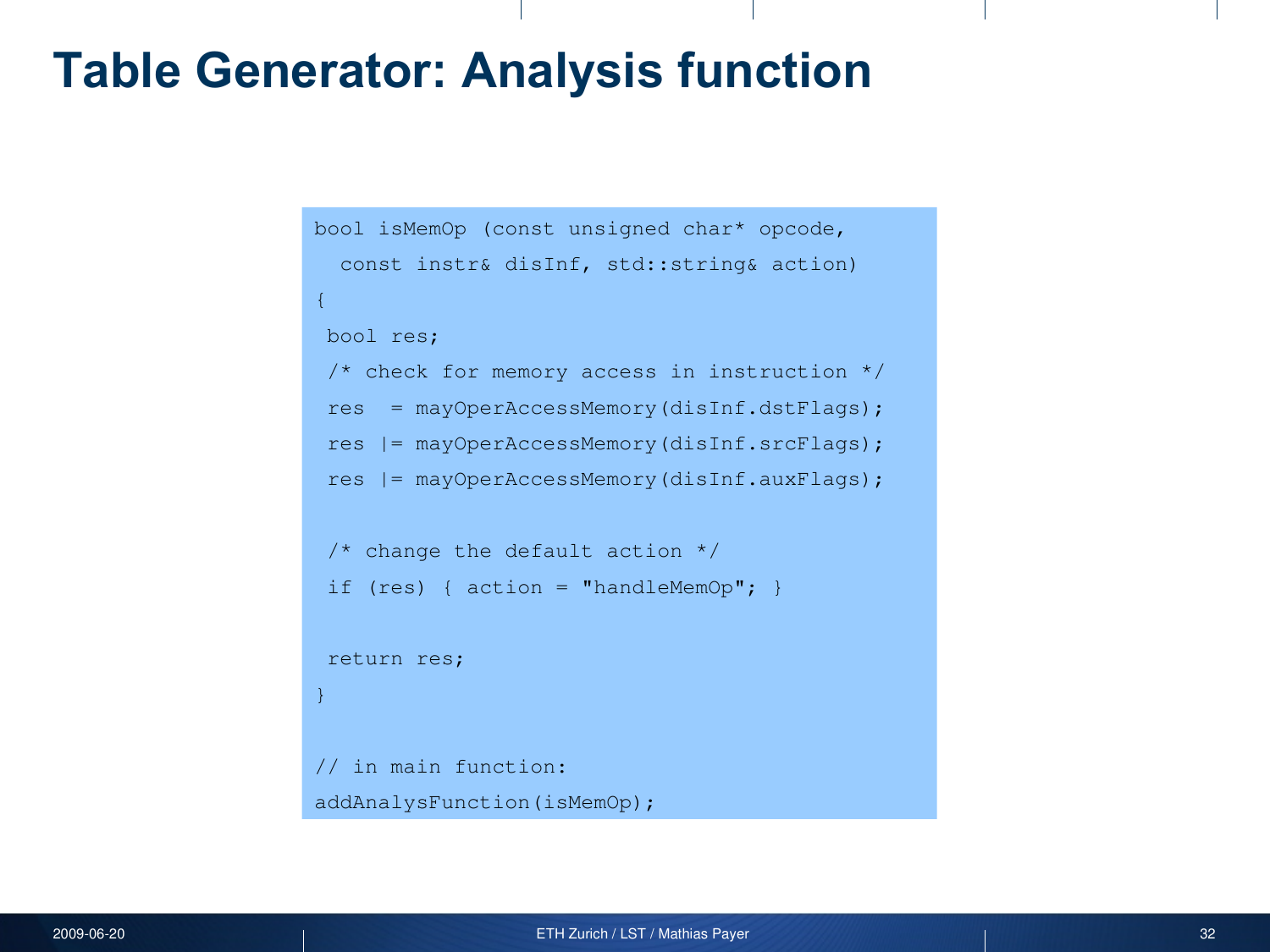## **Translator: Action function (copy)**

```
finalize_tu_t action_copy(translate_struct_t *ts) {
 unsigned char *addr = ts->cur instr;
 unsigned char* transl addr = ts->transl instr;
   int length = ts->next_instr - ts->cur_instr;
   /* copy instruction verbatim to translated version */
  memcpy(transl_addr, addr, length);
  ts->transl_instr += length;
  return tu_neutral;
}
```